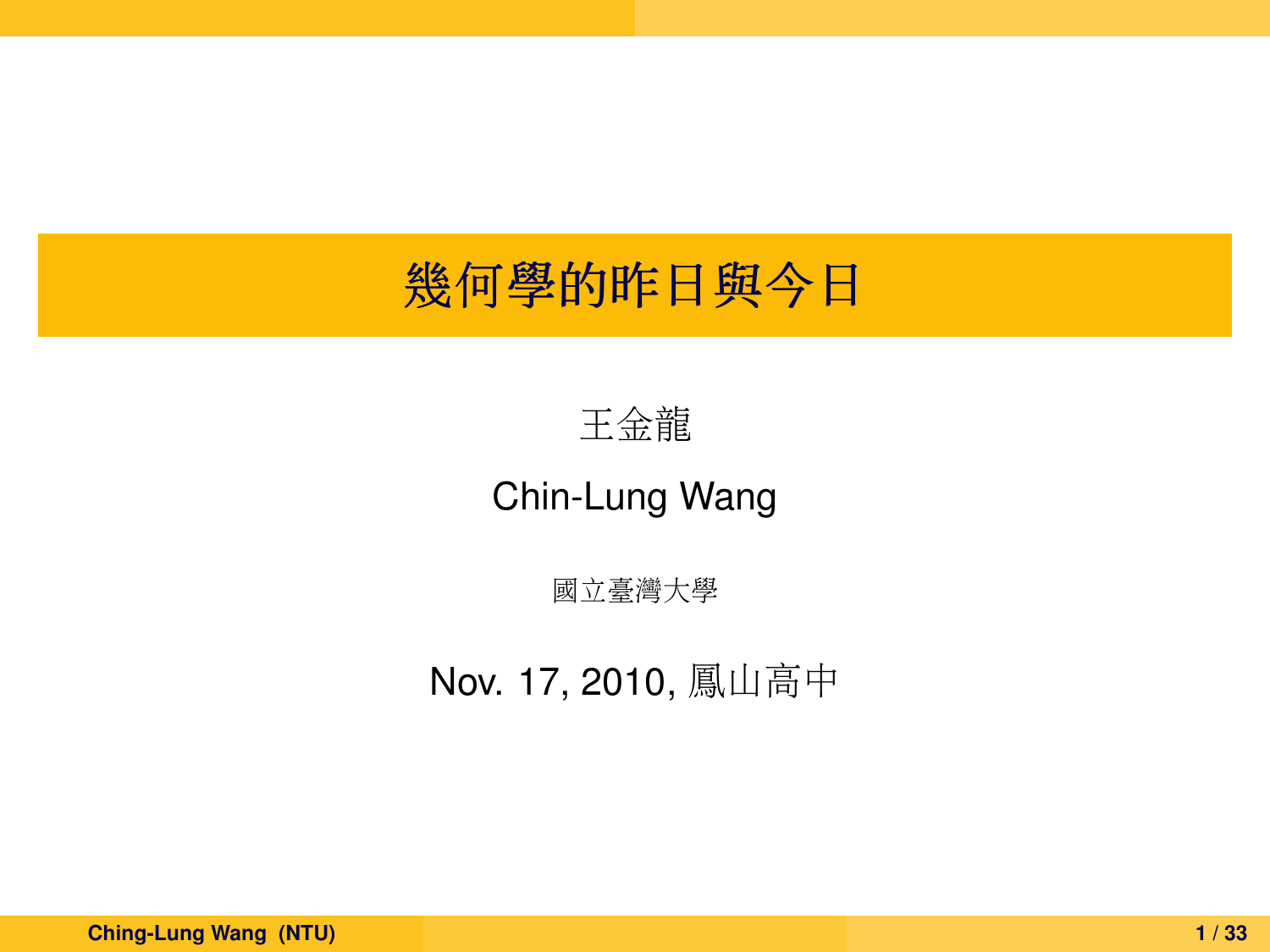- Euclid 歐幾里得 有望
- 
- 

- Newton 牛頓 **2000年 二次曲線 (圓錐曲線)**
- Gauss 高斯 インストリック 一般曲線 (曲面)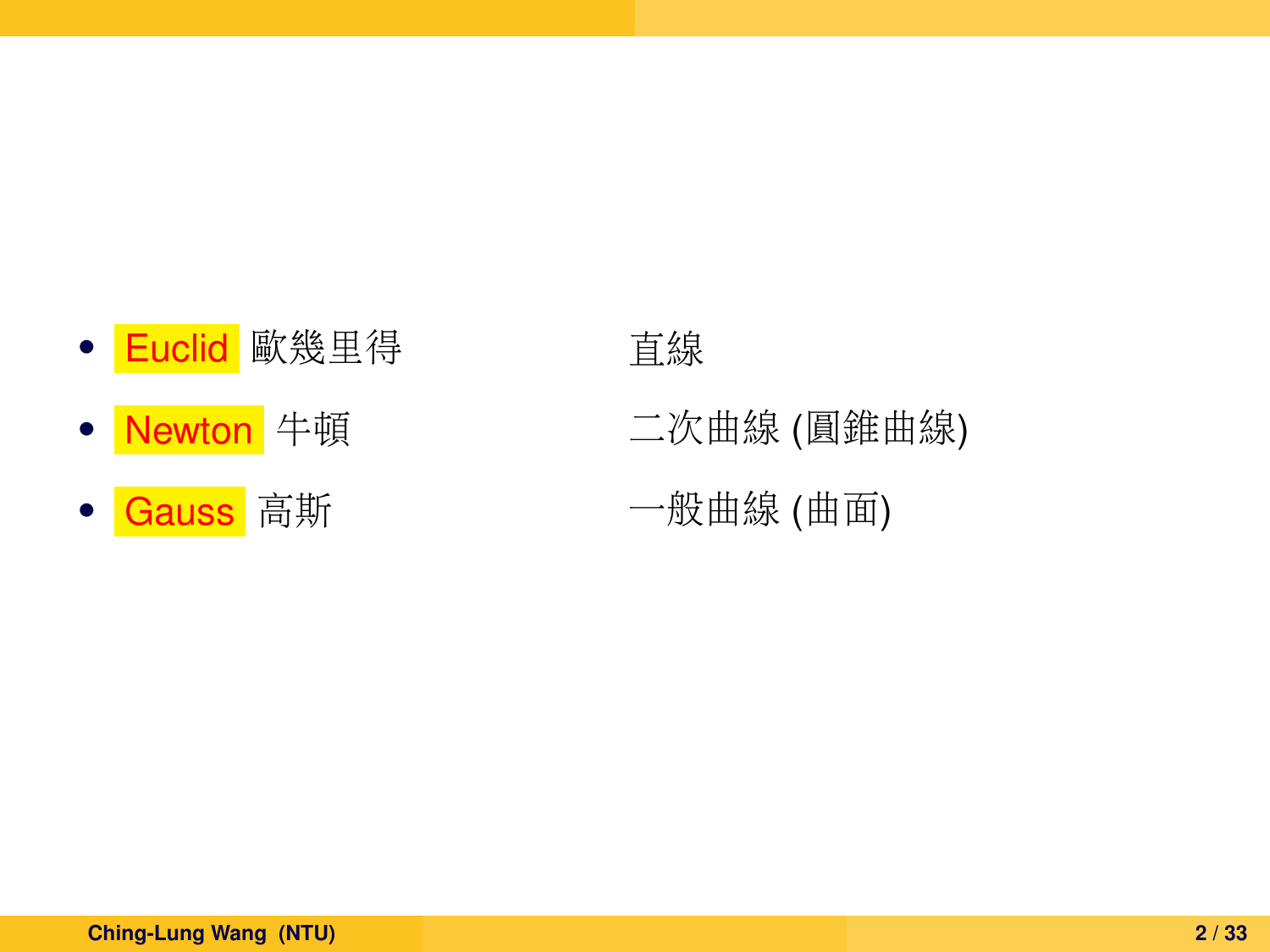- 古典幾何<sup>學</sup> Pythagoras (畢達哥拉斯, 570-495 B.C.) Euclid's Elements (歐幾里得原本, 300 B.C.)
- 公理化數學 / Logic
- <sup>尺</sup>規作<sup>圖</sup> (三大難題)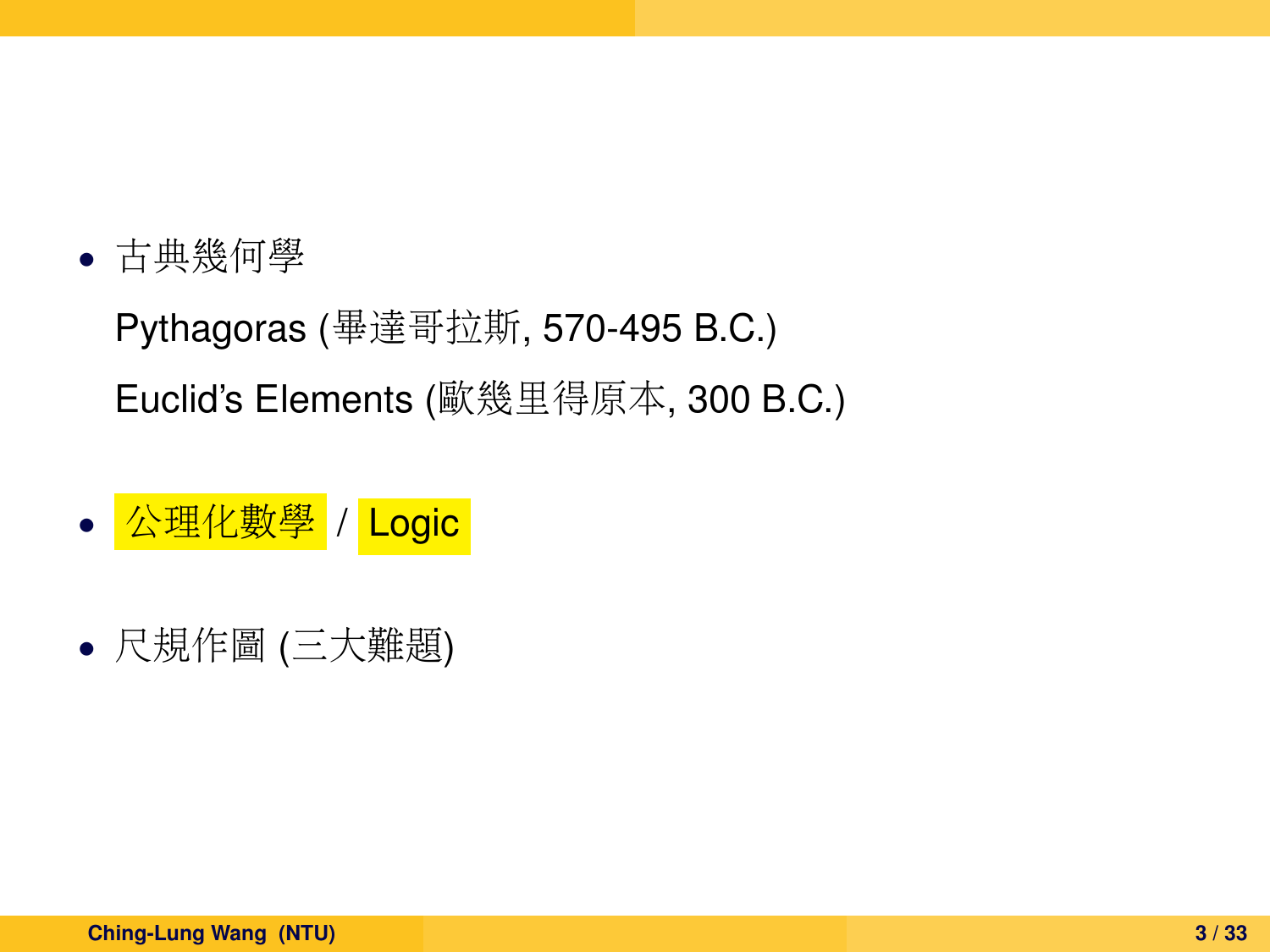# 畢氏定理 **(**幾何的起源**)**



**2**

**1**

$$
(a+b)^2 = a^2 + 2ab + b^2
$$
  
||  

$$
c^2 + 4 \times \frac{ab}{2} \implies a^2 + b^2 = c^2
$$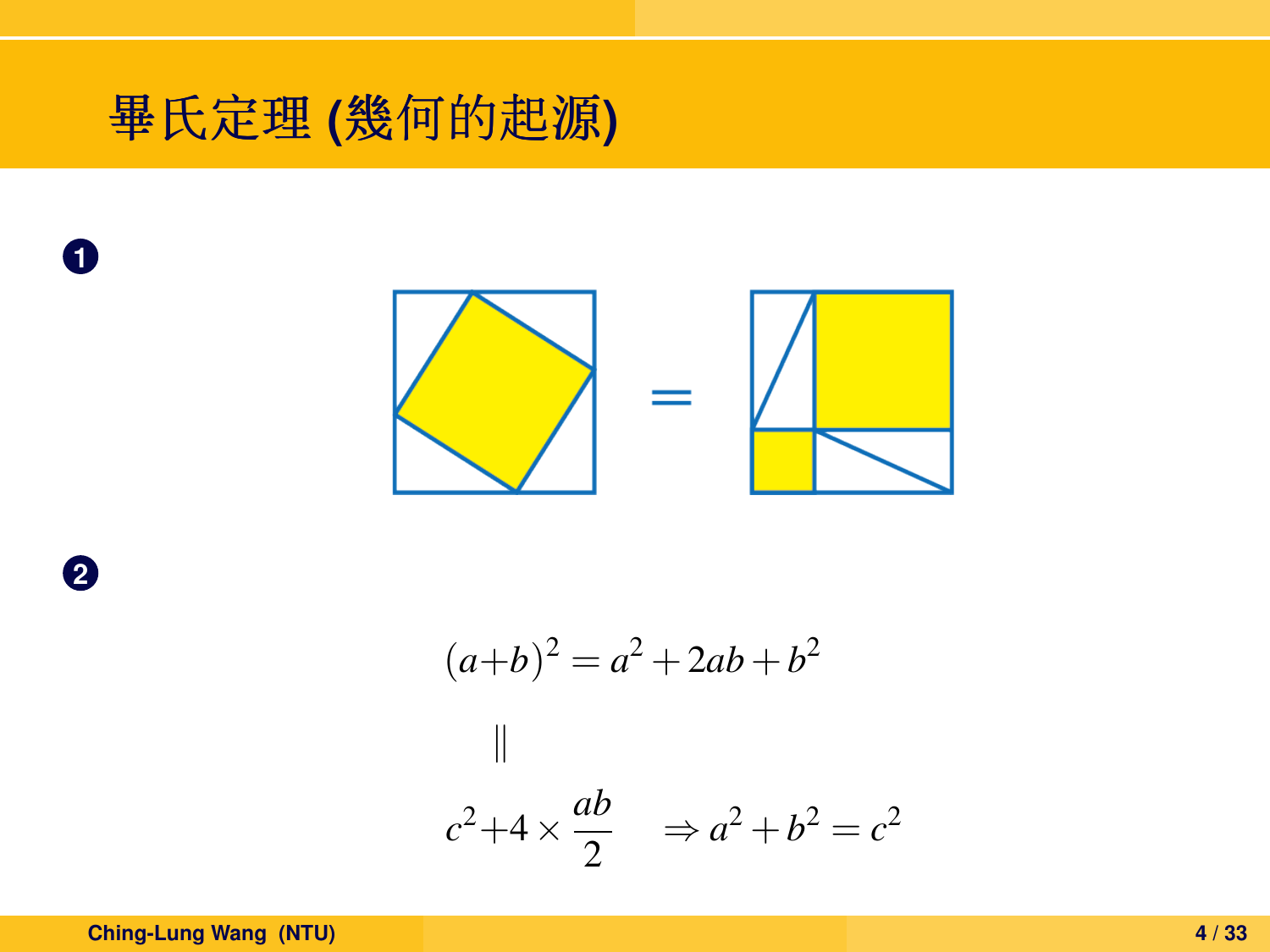# **Dynamical Proof** <sup>動</sup>畫式證<sup>明</sup>

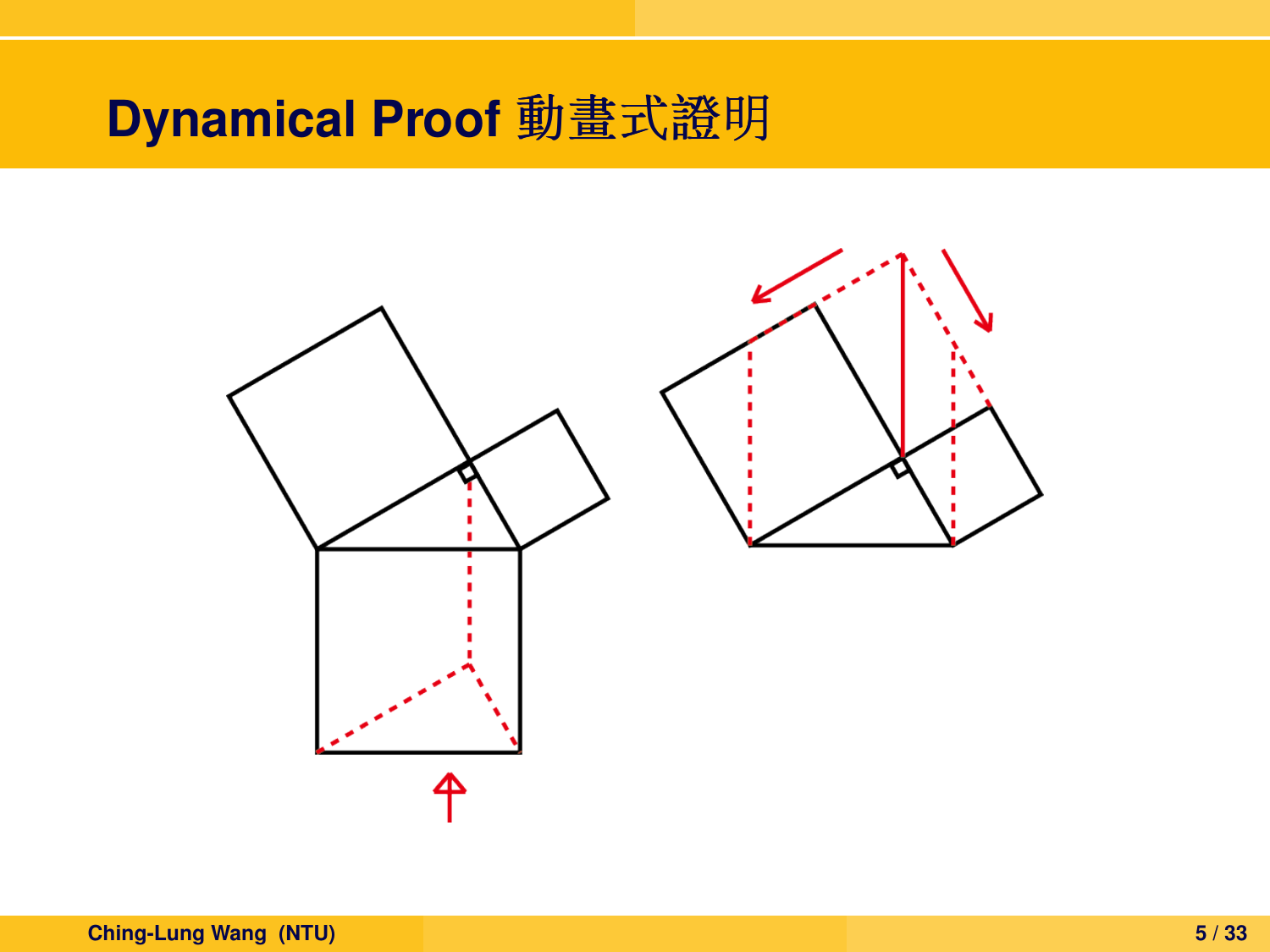**3**



$$
\frac{y}{b} = \frac{b}{c} \implies b^2 = yc
$$

$$
\frac{x}{a} = \frac{x}{c} \implies a^2 = xc
$$

$$
a2 + b2 = (x + y)c
$$

$$
= c2
$$

#### **Ching-Lung Wang (NTU) 6 / 33**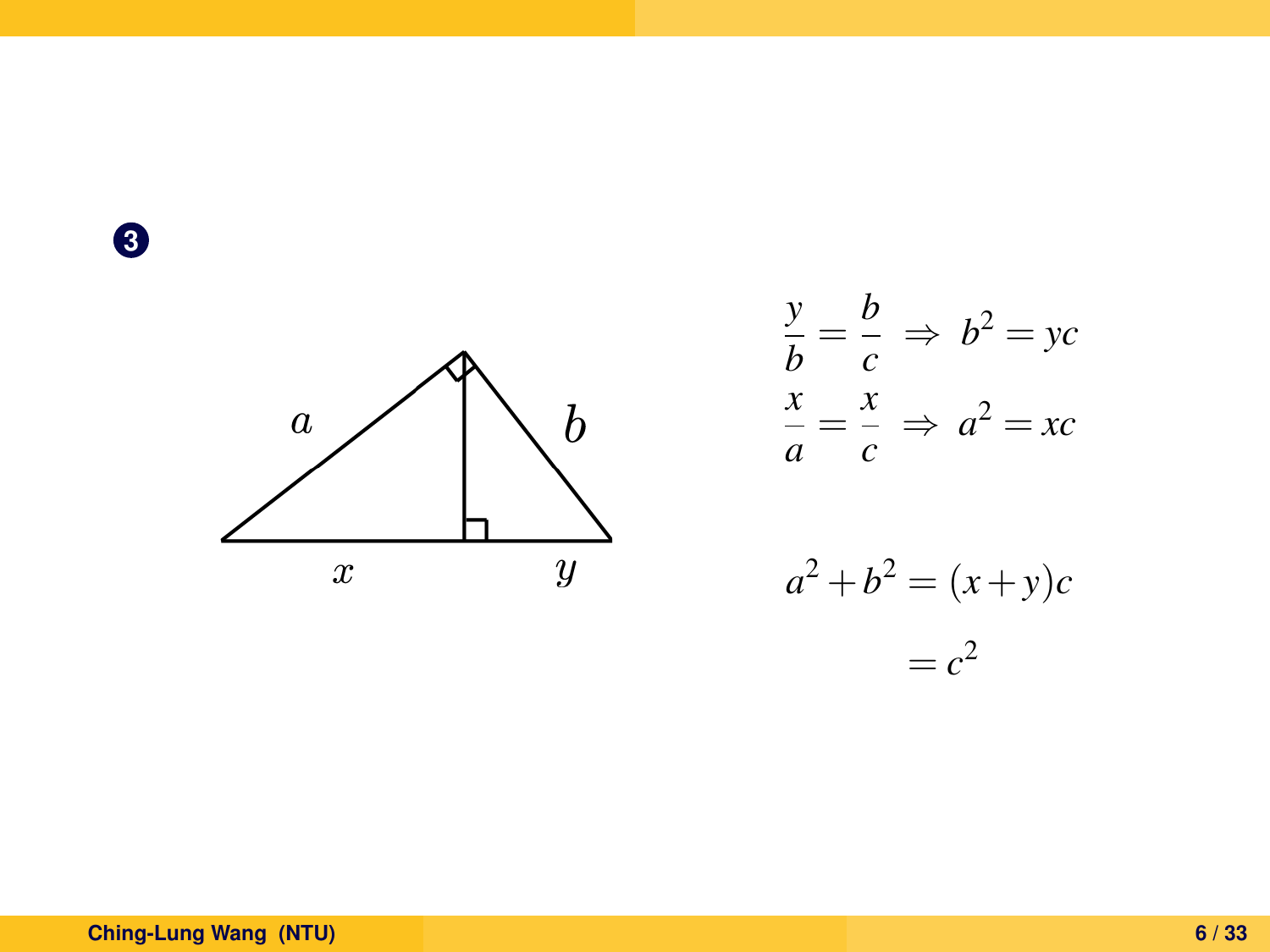



Key formula

$$
1^2 + 2^2 + 3^2 + \dots + n^2 = \frac{1}{6}n(n+1)(2n+1)
$$

How can one " find this "?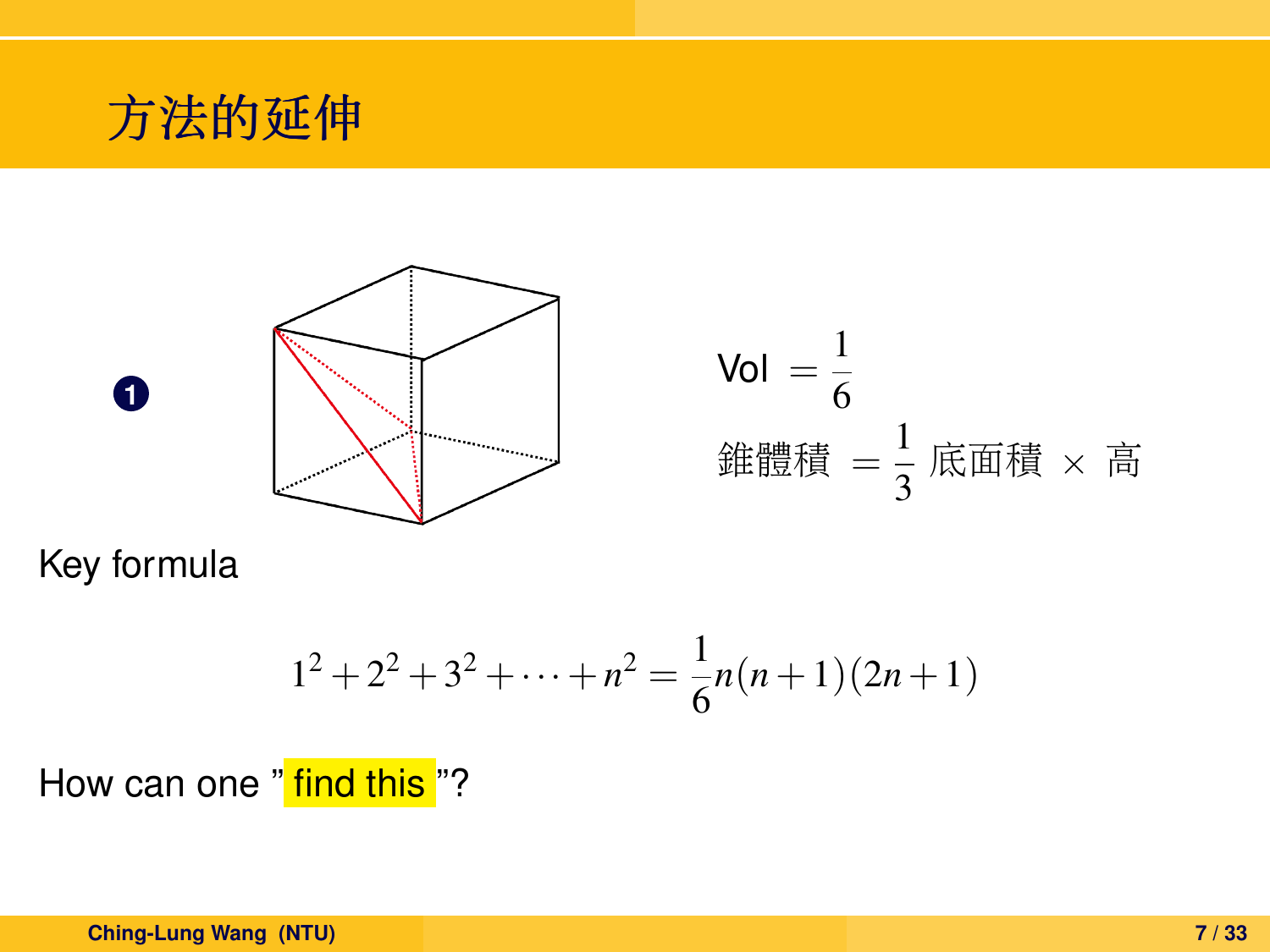**2**



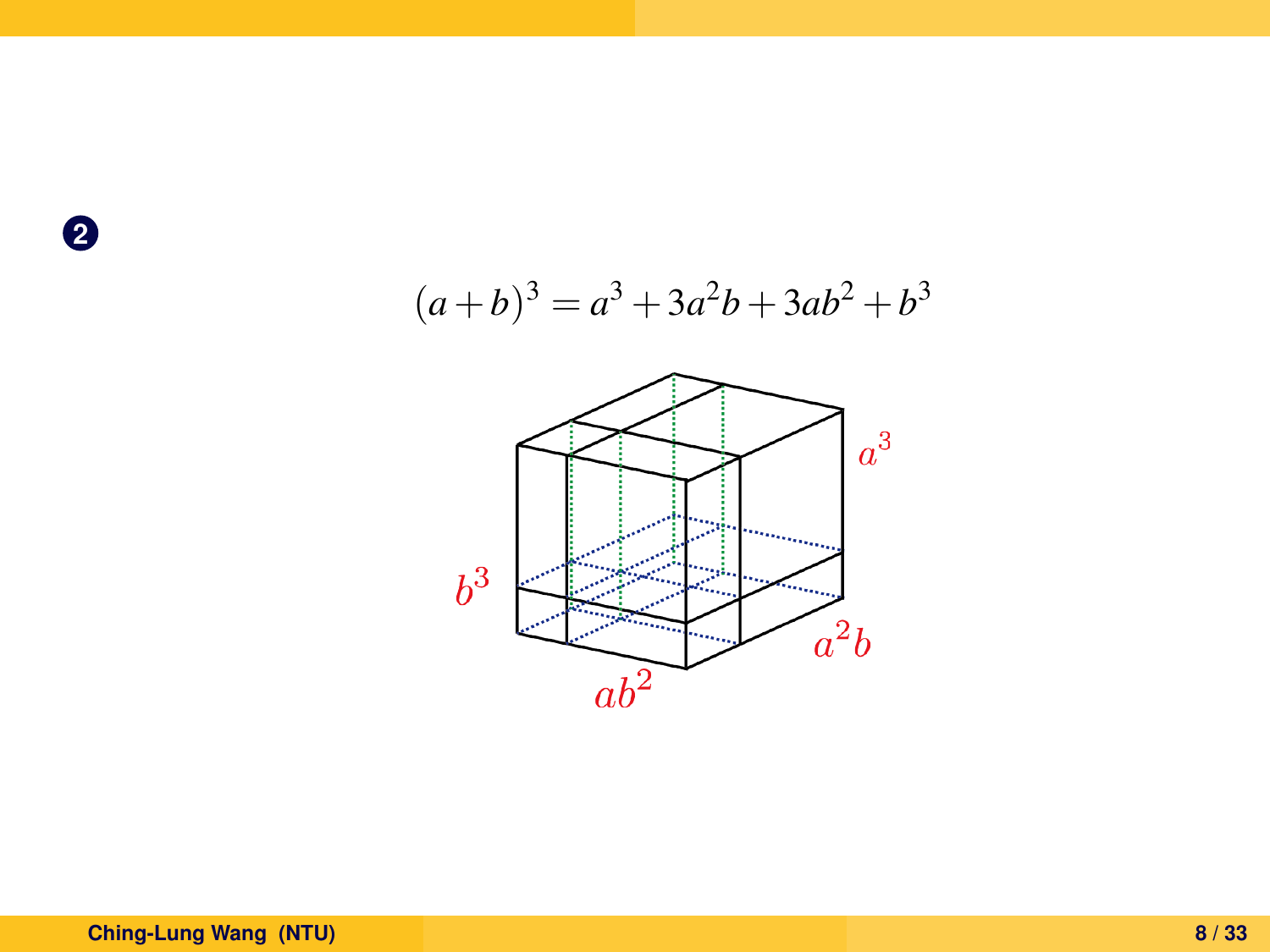$$
2^{3} = (1+1)^{3} = 1^{3} + 3 \cdot 1^{2} + 3 \cdot 1 + 1
$$
  
\n
$$
3^{3} = (2+1)^{3} = 2^{3} + 3 \cdot 2^{2} + 3 \cdot 2 + 1
$$
  
\n
$$
4^{3} = (3+1)^{3} = 3^{3} + 3 \cdot 3^{2} + 3 \cdot 3 + 1
$$
  
\n
$$
\vdots
$$
  
\n
$$
(n+1)^{3} = n^{3} + 3n^{2} + 3n + 1
$$
  
\n
$$
\Rightarrow (n+1)^{3} = 1 + 3(1^{2} + 2^{2} + \dots + n^{2}) + 3 \frac{n(n+1)}{2} + n
$$
  
\n
$$
\Rightarrow 1^{2} + \dots + n^{2} = \frac{1}{3}((n+1)^{3} - 1 - \frac{3}{2}n(n+1) - n)
$$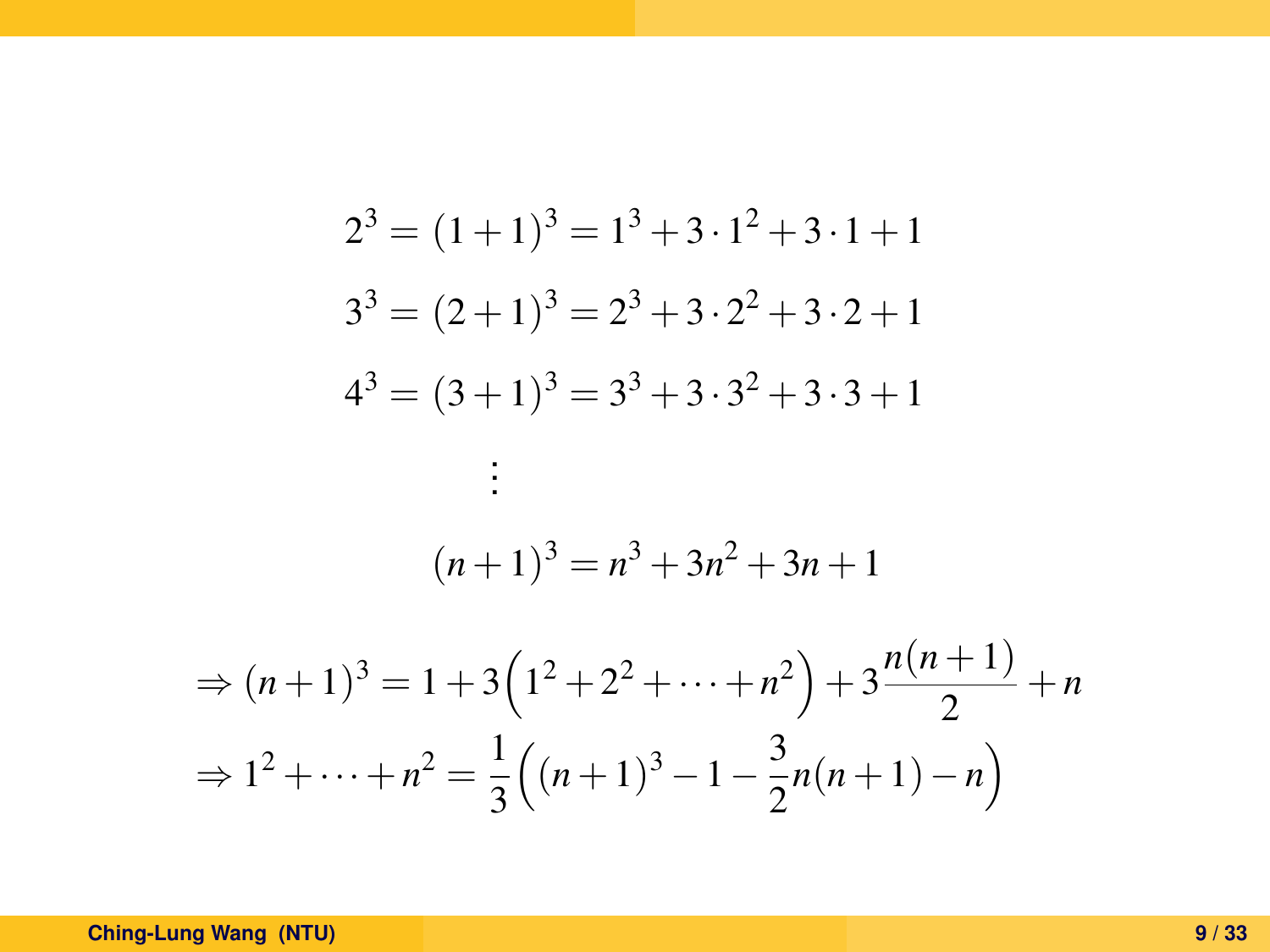

<sup>第</sup> *<sup>k</sup>* <sup>層</sup>的體<sup>積</sup>

 $A \cdot (\frac{k}{\cdot})$  $\frac{k}{n}$ <sup>2</sup> ·  $\frac{h}{n}$ *n*

<sup>加</sup>起來 <sup>=</sup>

 $Ah\frac{1}{n^3}$  $\left(1^2+2^2+\cdots+n^2\right) \underset{n\rightarrow 3}{\rightarrow} \frac{1}{3}$  $\frac{1}{3}Ah$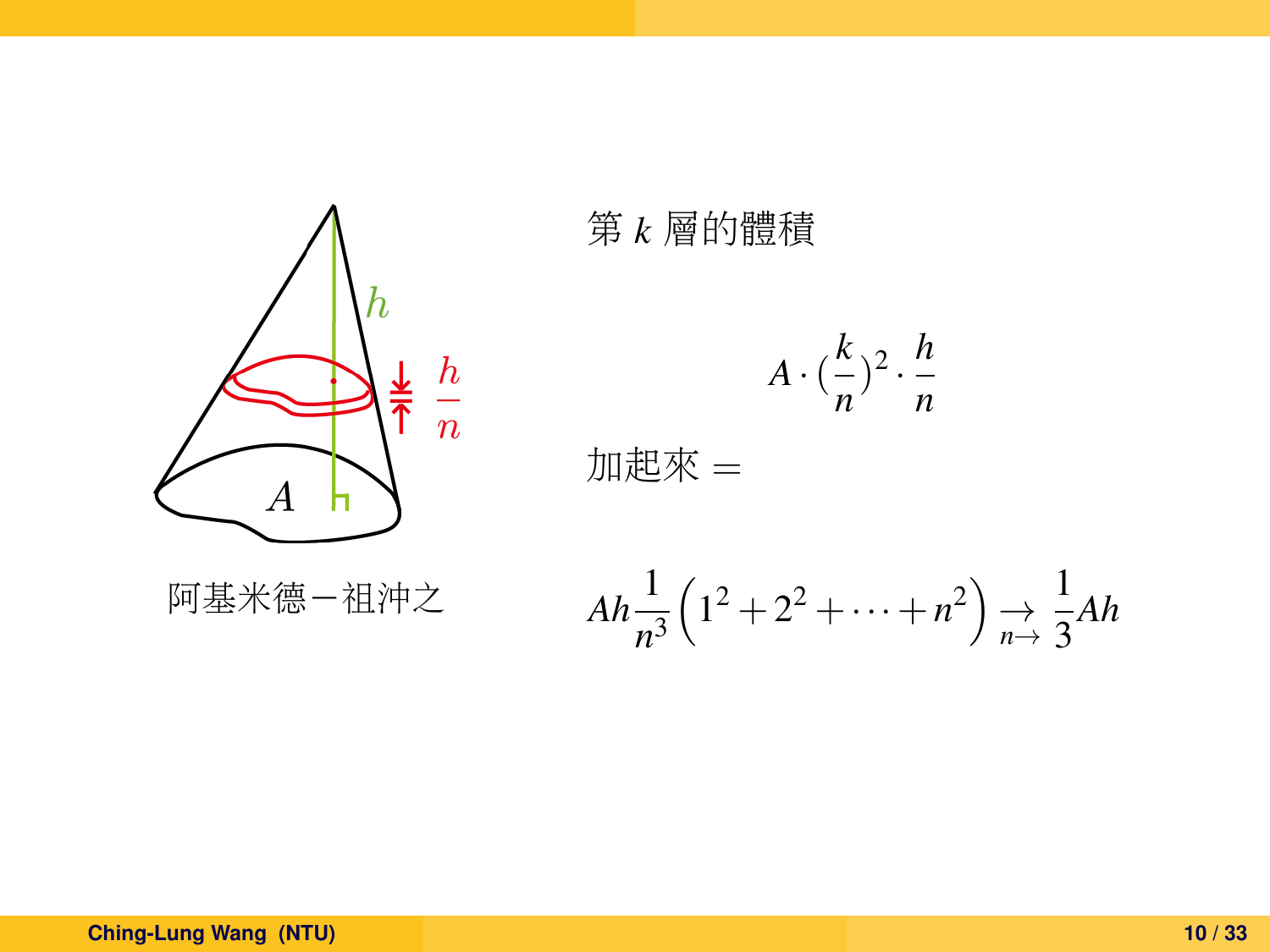**<sup>3</sup>** Ptolemy (托勒密, AD 90 <sup>∼</sup> 168)



$$
ac + bd = ef
$$
  

$$
\frac{y}{b} = \frac{d}{e}
$$
  

$$
\frac{x}{a} = \frac{c}{e}
$$
  

$$
ac + bd = (x + y)e
$$
  

$$
= fe
$$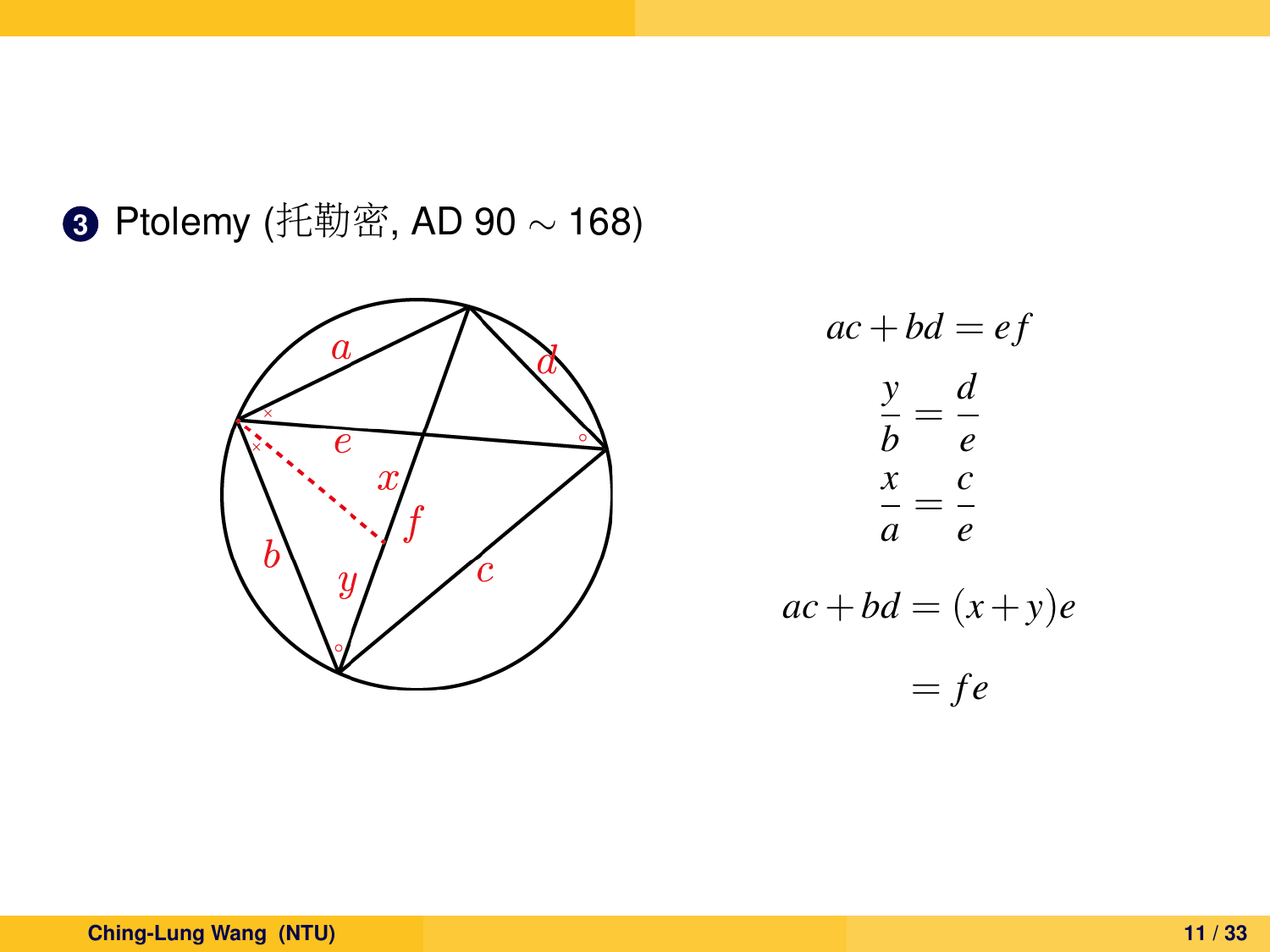古代的正弦和角公式(天文觀測)





 $\frac{a}{2}$ 

 $2 \text{sine}(\alpha + \beta)$  $= a\sqrt{4-b^2} + b\sqrt{4-a^2}$  $a = \text{sine}(\alpha)$  $= 2 \sin(\frac{\alpha}{2})$ 

**Ching-Lung Wang (NTU) 12 / 33**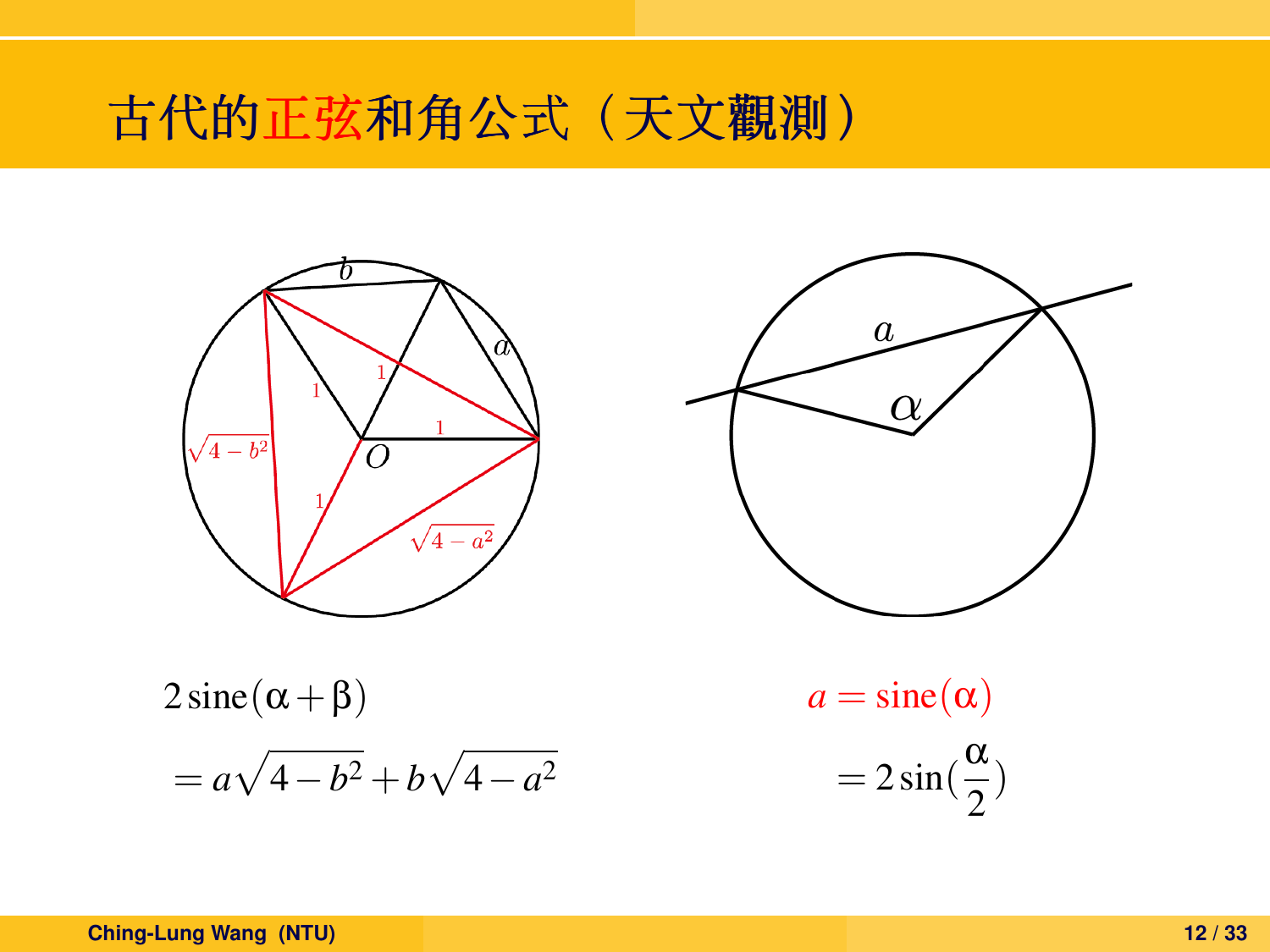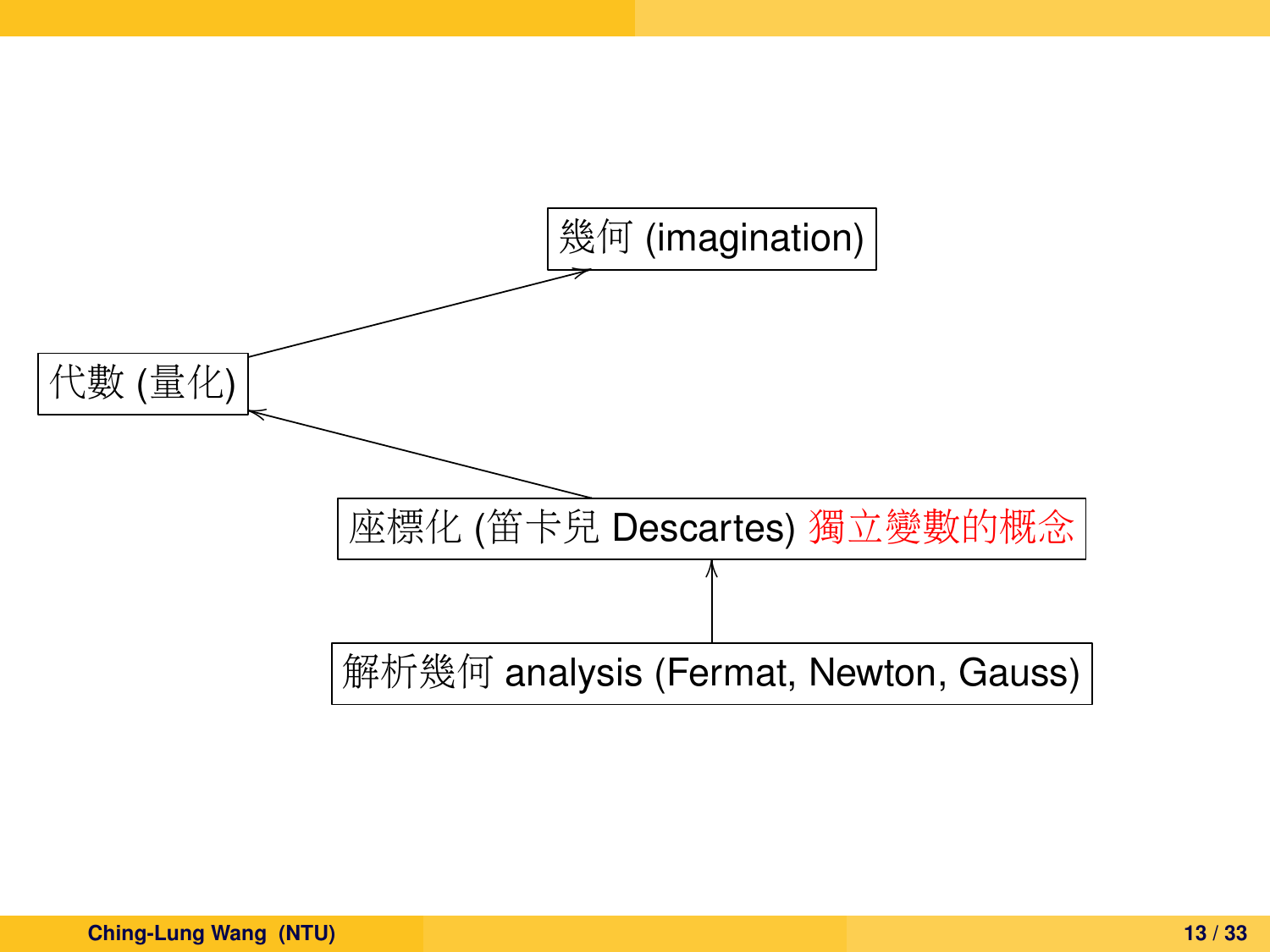

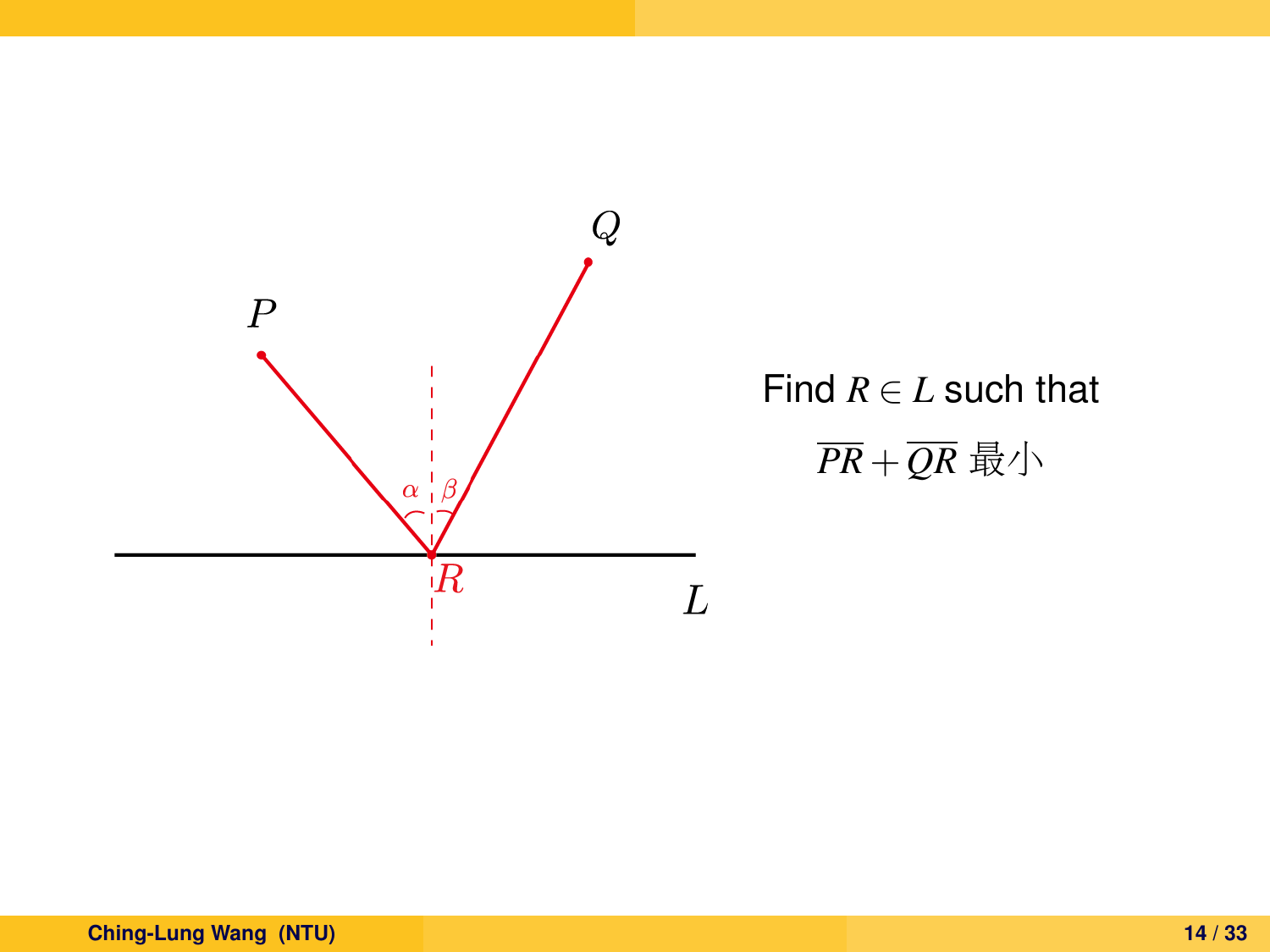

`(*x*) = `1(*x*) +`2(*x*) *b* = p *a* <sup>2</sup> +*x* <sup>2</sup> + q *b* <sup>2</sup> + (*c*−*x*) 2 *<sup>R</sup>*: 仲介者 <sup>極</sup>值發生<sup>時</sup> 必有 ` 0 (*x*) = lim *h*→0 `(*x*+*h*)−`(*x*) *h* = 0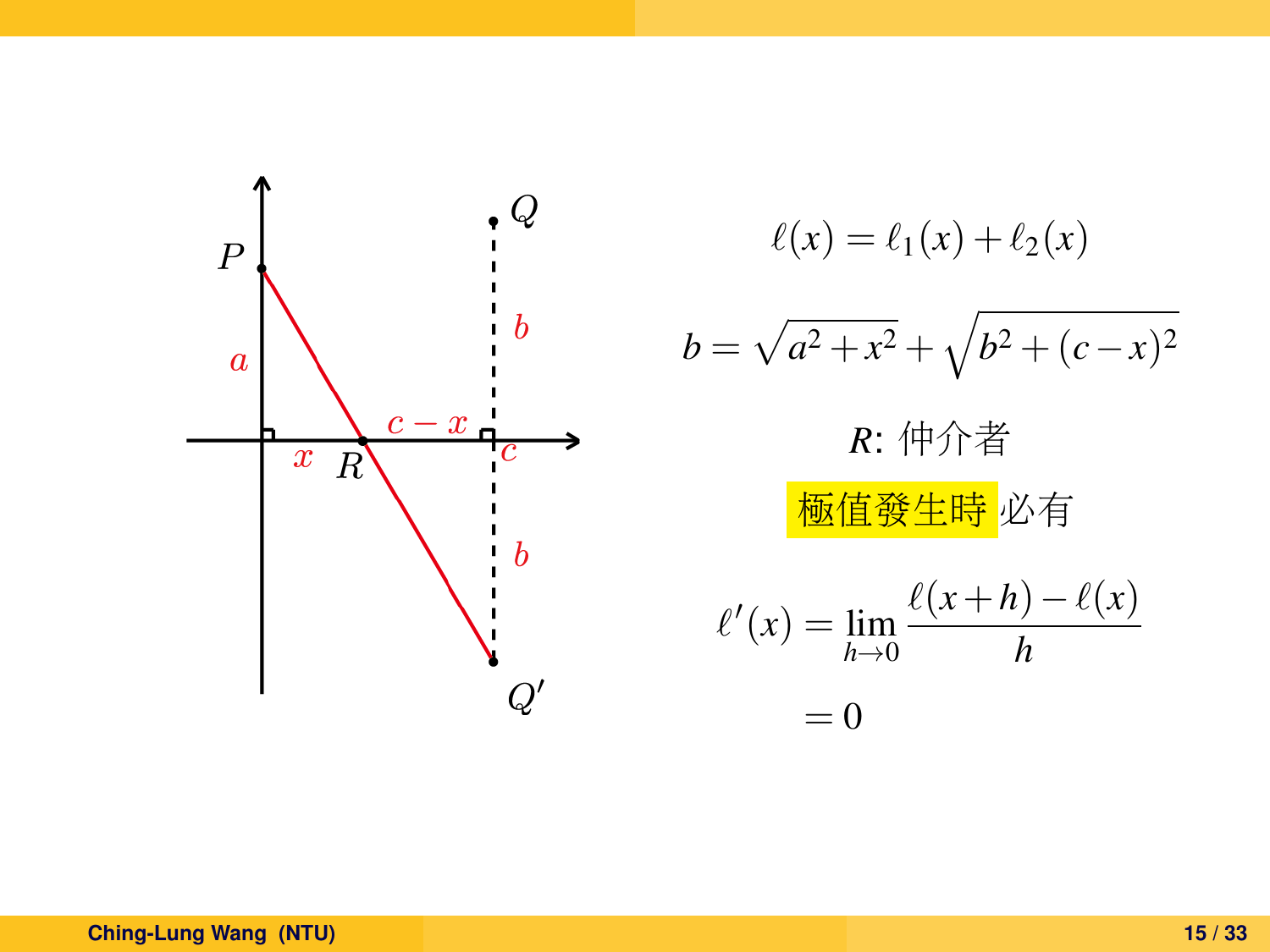

$$
\frac{1}{h} \left( \sqrt{(x+h)^2 + a^2} - \sqrt{x^2 + a^2} \right)
$$
\n
$$
= \frac{1}{h} \frac{(x+h)^2 + a^2 - x^2 - a^2}{(\sqrt{(x+h)^2 + a^2} + \sqrt{x^2 + a^2})}
$$
\n
$$
= \frac{1}{h} \frac{2xh + h^2}{(\sqrt{(x+h)^2 + a^2} + \sqrt{x^2 + a^2})} \xrightarrow{h \to 0} \frac{x}{\sqrt{x^2 + a^2}}
$$

<sup>同</sup>理:

$$
\ell'(x) = \frac{x}{\sqrt{x^2 + a^2}} - \frac{c - x}{\sqrt{(c - x)^2 + b^2}}
$$

故

$$
\ell'(x) = 0 \Longleftrightarrow \boxed{\sin \alpha} = \sin \beta \Longleftrightarrow \alpha = \beta
$$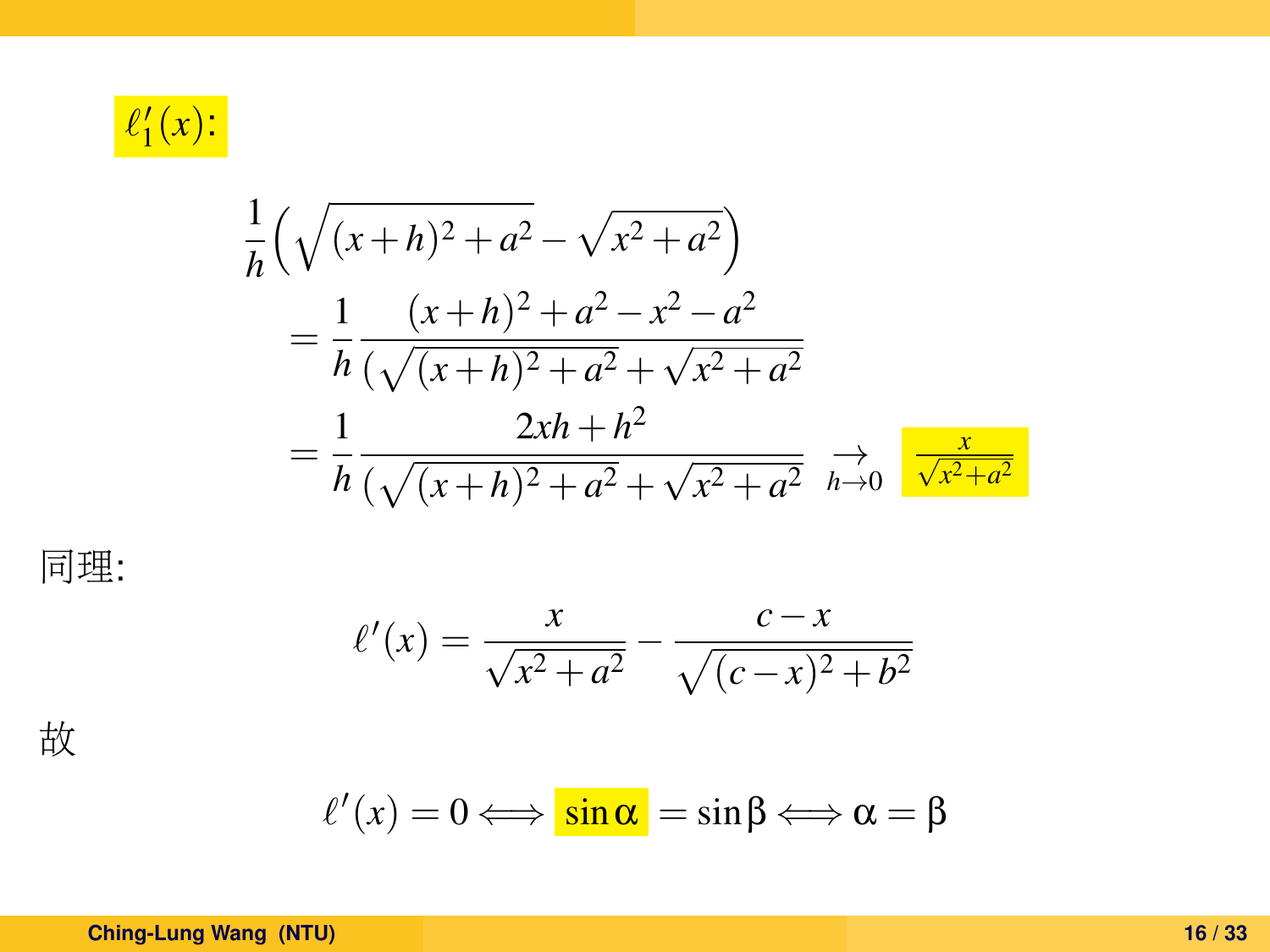



#### Fermat's Least Action Principle

#### 最小作用原理

$$
T(x) = \frac{\ell_1(x)}{v_1} + \frac{\ell_2(x)}{v_2}
$$

$$
T'(x) = \frac{\ell'_1(x)}{v_1} + \frac{\ell'_2(x)}{v_2}
$$

$$
T'(x) = 0 \Longleftrightarrow \frac{\sin \alpha}{v_1} = \frac{\sin \beta}{v_2}
$$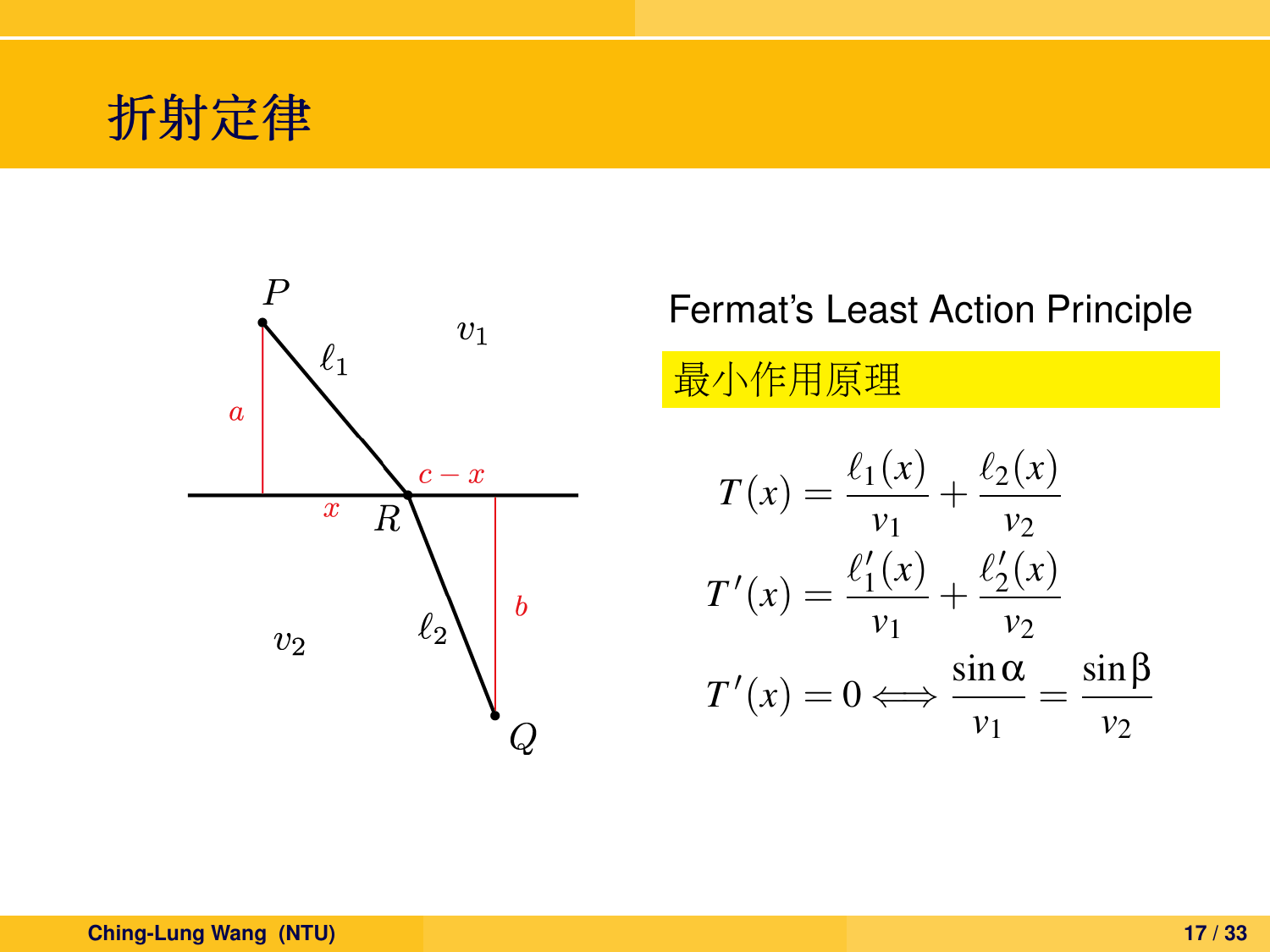# **How about** *PR*/*QR* **?**

$$
\left[\frac{\ell_1(x)}{\ell_2(x)}\right]': \frac{1}{h}\left[\frac{\sqrt{(x+h)^2+a^2}}{\sqrt{(x+h-c)^2+b^2}}-\frac{\sqrt{x^2+a^2}}{\sqrt{(x-c)^2+b^2}}\right]
$$

$$
=\frac{1}{h}\left(\frac{\sqrt{(x+h)^2+a^2}\sqrt{(x-c)^2+b^2}-\sqrt{x^2+a^2}\sqrt{(x+h-c)^2+b^2}}{\sqrt{(x+h-c)^2+b^2}\sqrt{(x-c)^2+b^2}}\right)
$$

 $=$ ???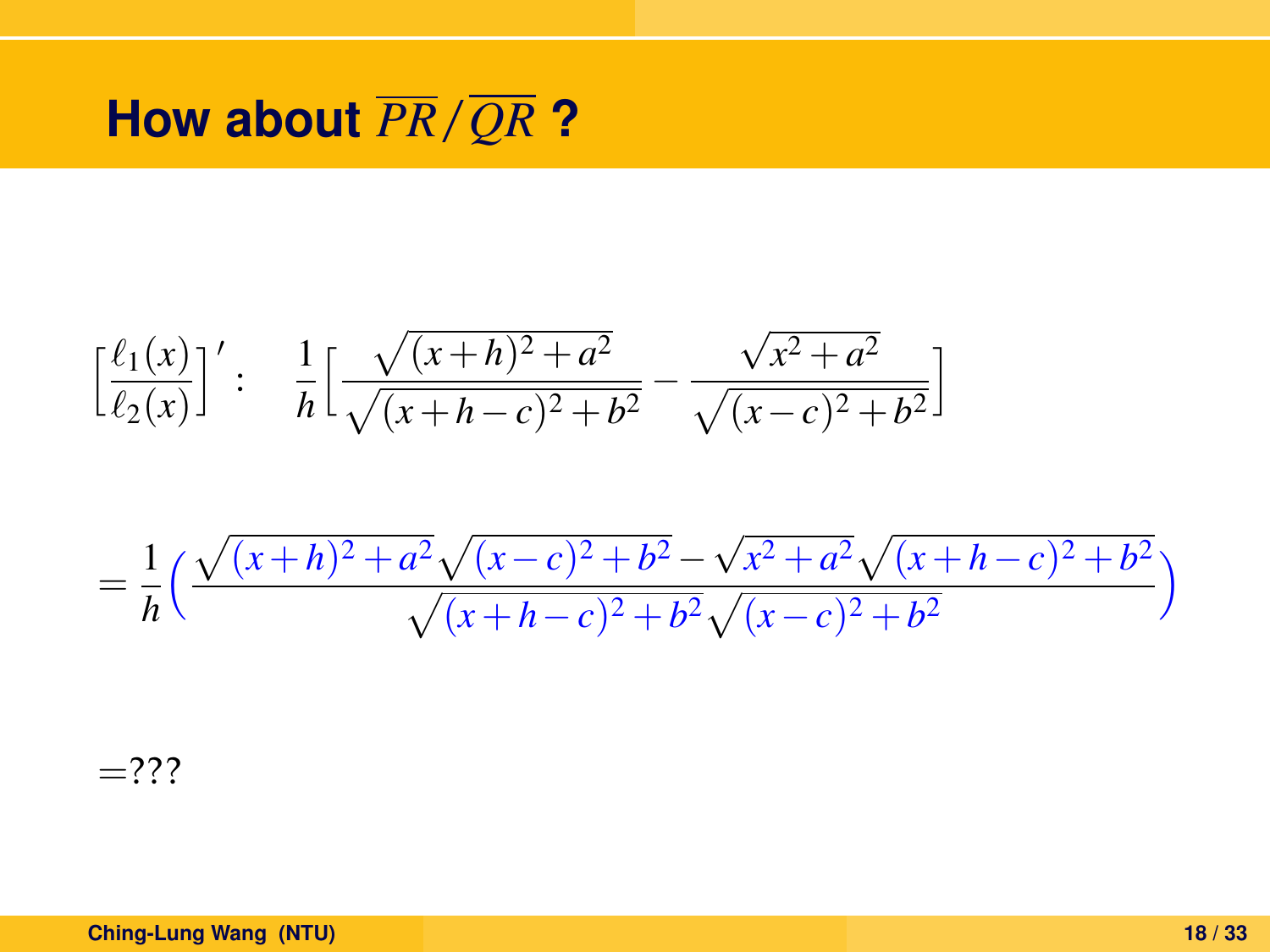#### **Apollonius (BC 260** ∼ **190)** 圓

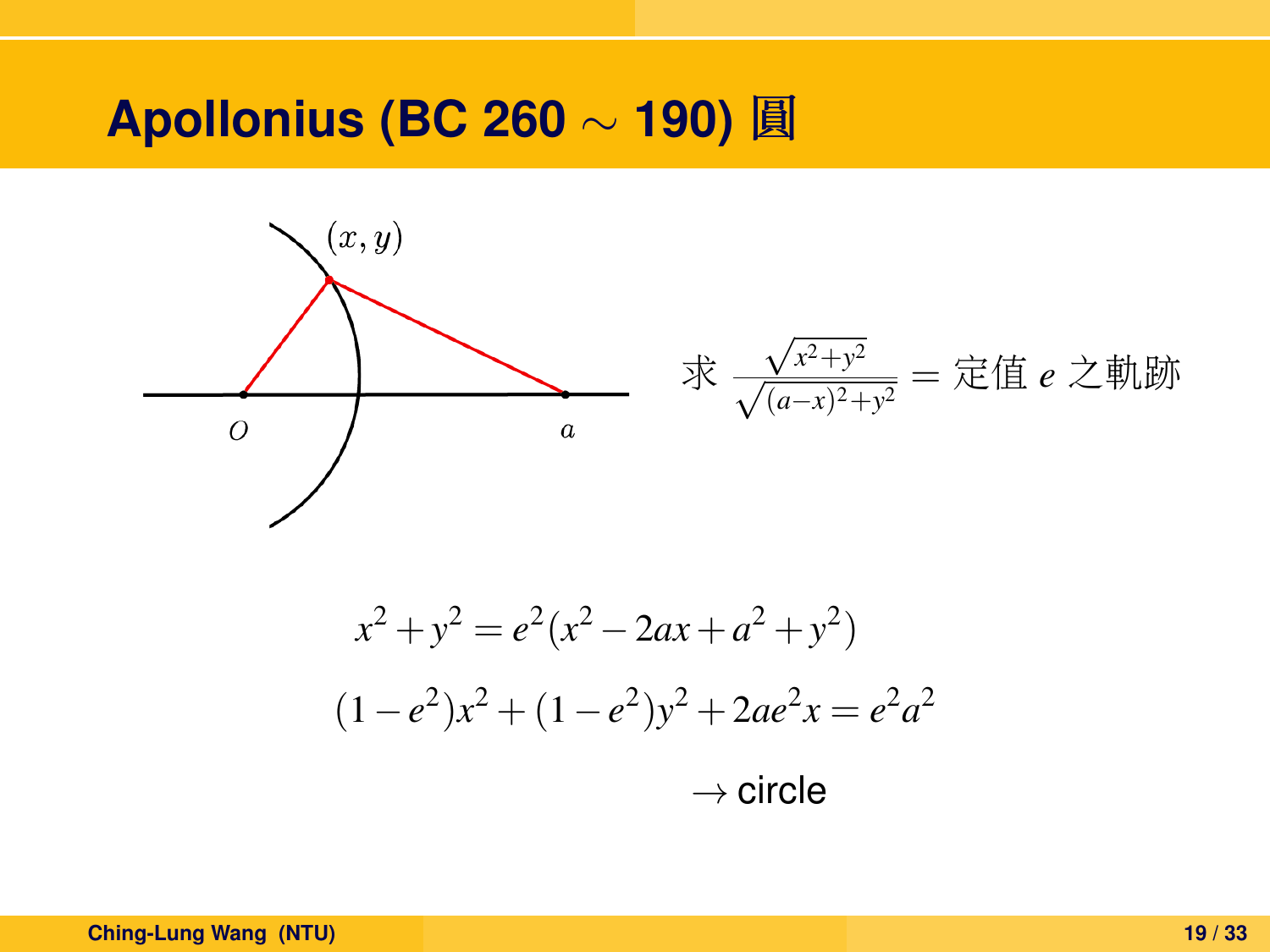

Homework:  $R = ?$ 

 $\ell_1/\ell_2$  之極值發生於當 *L* 為 Apollonius circle 之切線時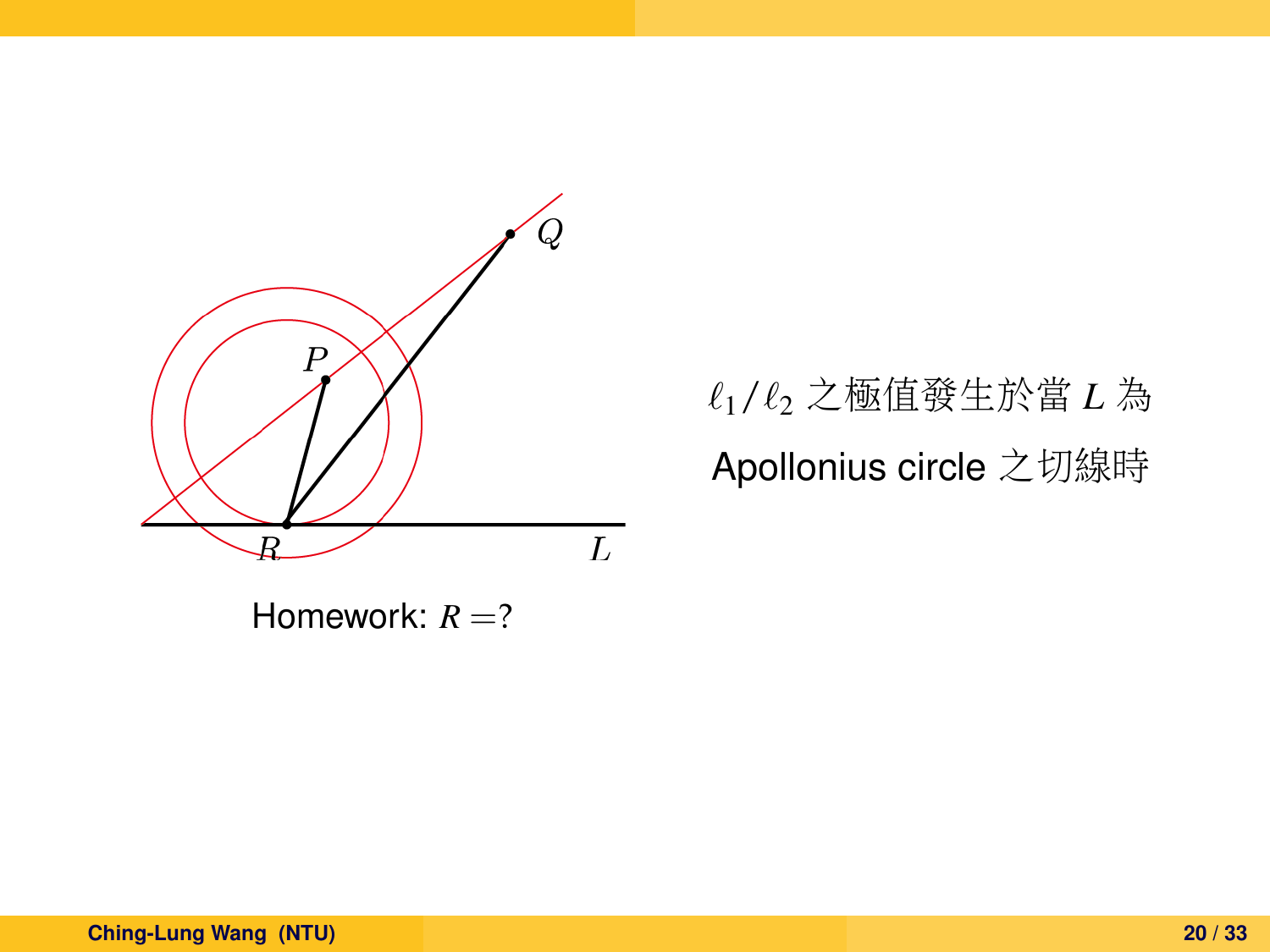解析<sup>法</sup>

$$
(\frac{\ell_1}{\ell_2})' = \frac{\ell'_1 \ell_2 - \ell_1 \ell'_2}{\ell_2^2} = 0
$$

$$
\iff \frac{\ell'_1}{\ell_1} = \frac{\ell'_2}{\ell_2}
$$

$$
i.e. \quad \frac{\sin \alpha}{\ell_1} = \frac{\sin \beta}{\ell_2}
$$

#### **Remark**

Lebnitz 1646 - 1716 (萊布尼茲)

$$
(fg)' = f'g + fg'
$$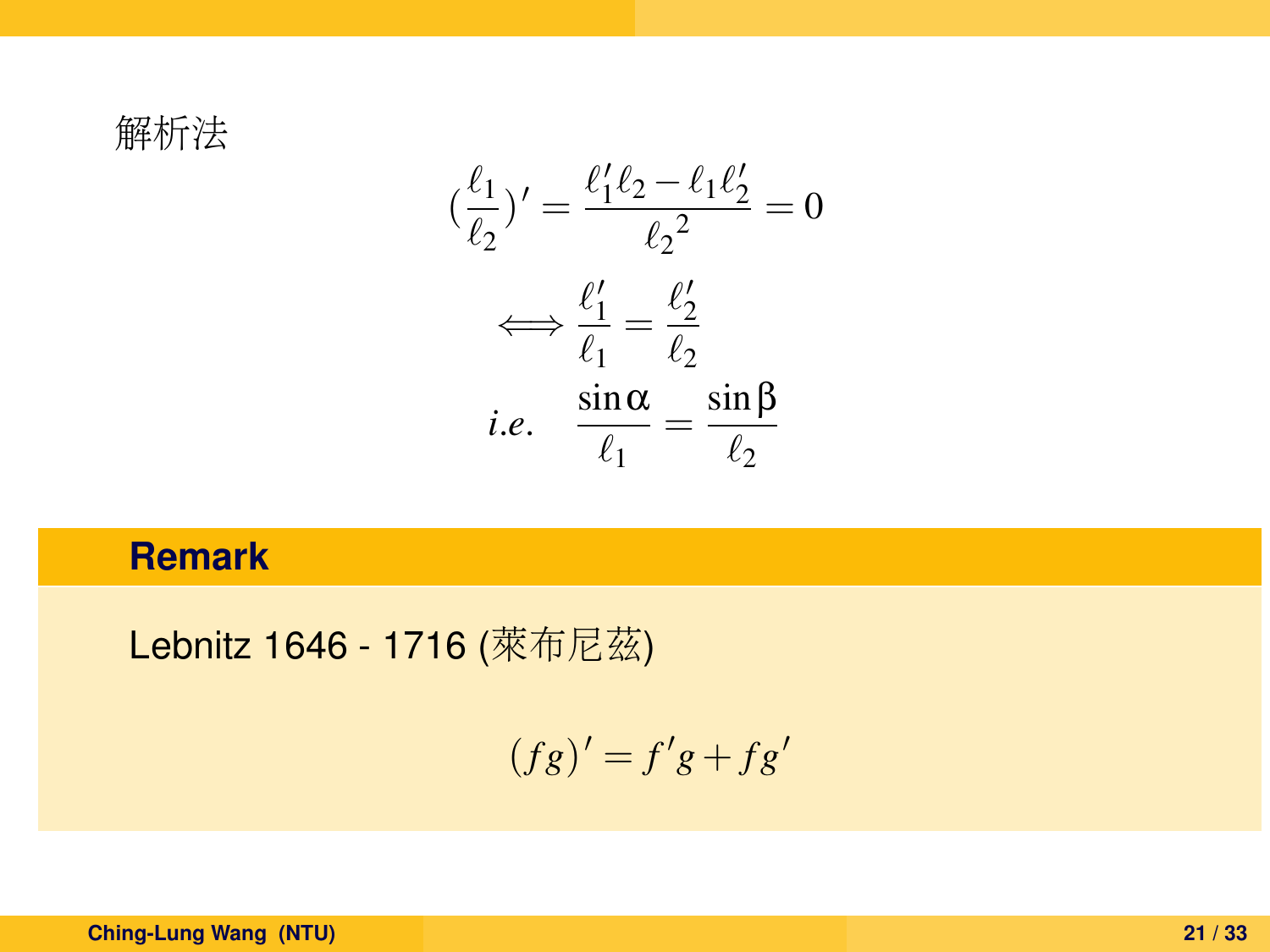



$$
\frac{\ell_1}{\sin\alpha}=\overline{\text{RR}'}
$$

<sup>同</sup>理, 作 *QR*00⊥*QR*

$$
\frac{\ell_2}{\sin \beta} = \overline{RR''}
$$

$$
\Rightarrow R'=R''
$$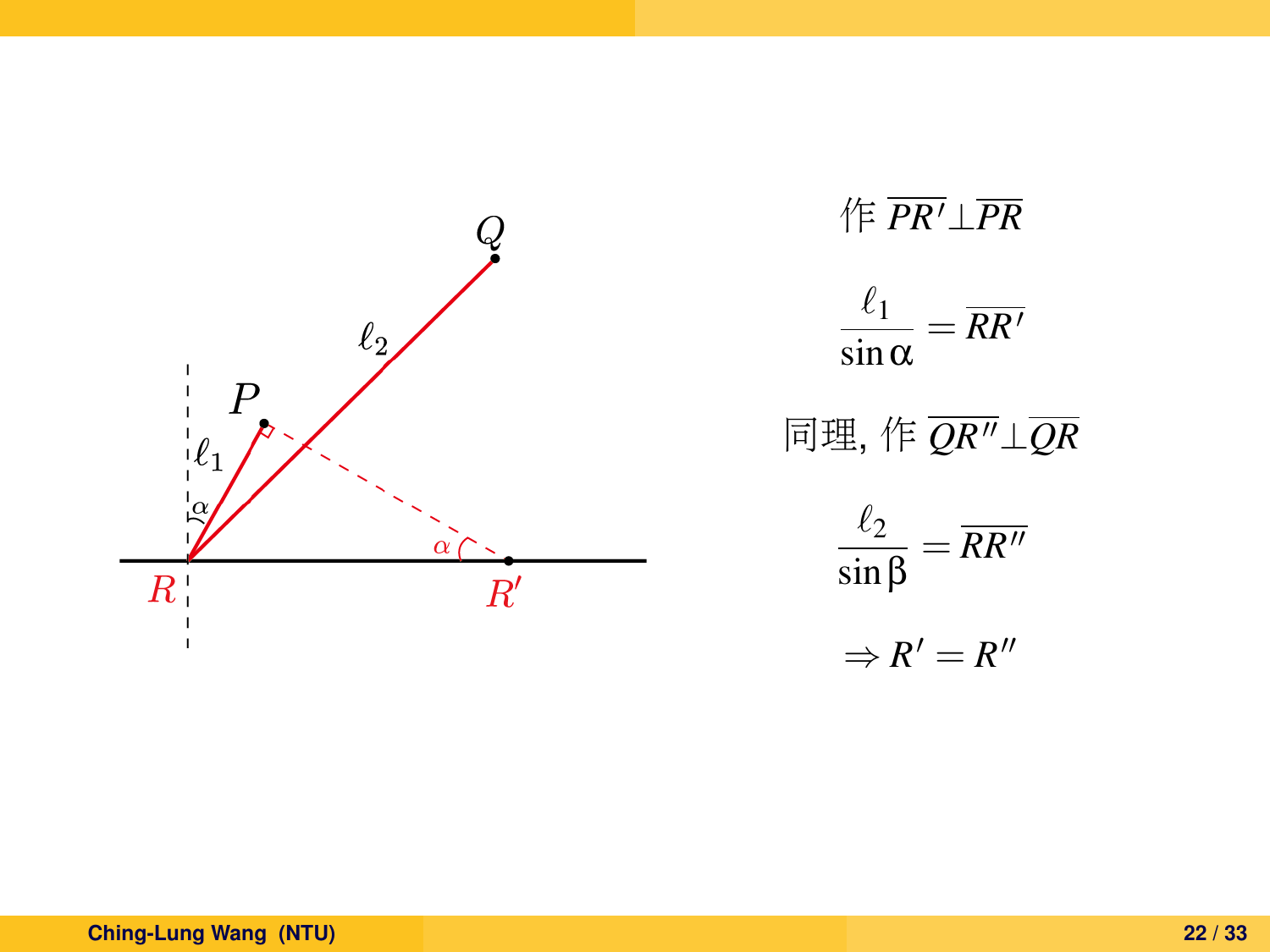# <sup>二</sup>次曲<sup>線</sup> **(beyond circles)**

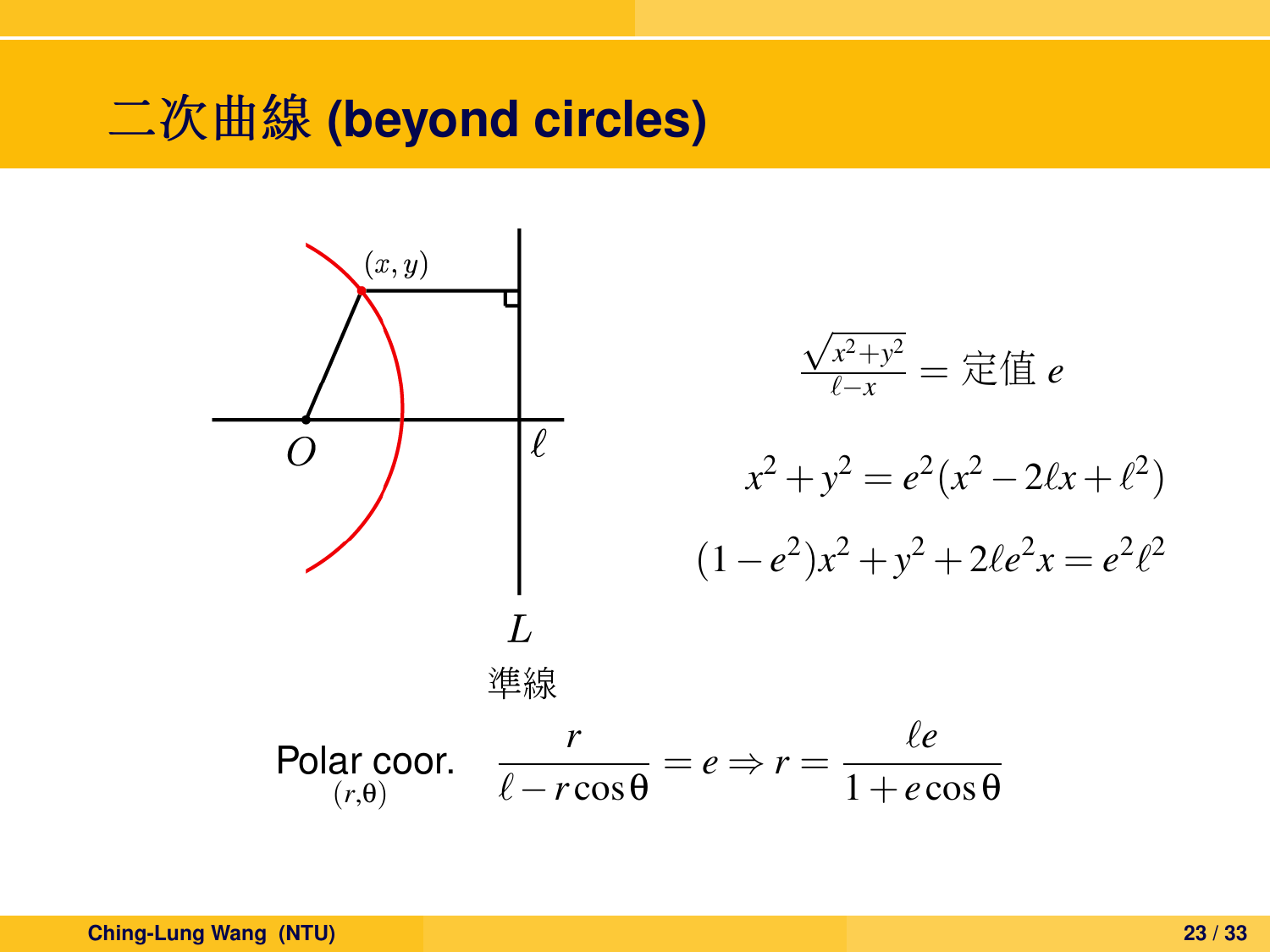## <sup>圓</sup>錐曲<sup>線</sup> **(Ancient Greek's viewpoint)**

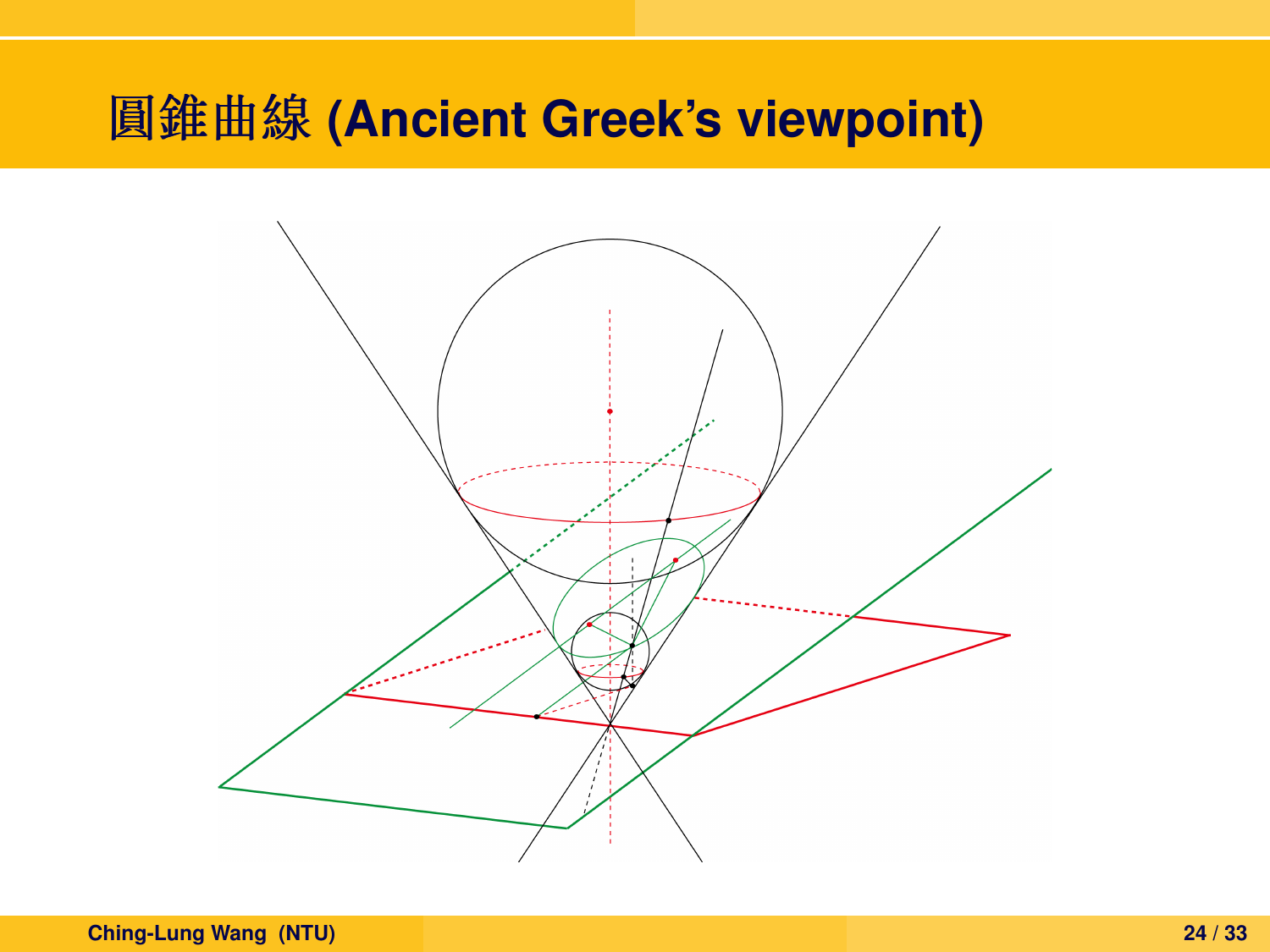Kepler's Law (開普勒, 1619) <sup>80</sup> <sup>年</sup>天文觀<sup>測</sup>



Newton (牛頓, 1643-1727)

Physics:

$$
\vec{F} = m\vec{a}; \qquad \vec{F} = -\frac{GMm}{r^2}\hat{r}
$$

Mathematics: CALCULUS

Principia Mathematica 自然哲學的數學原理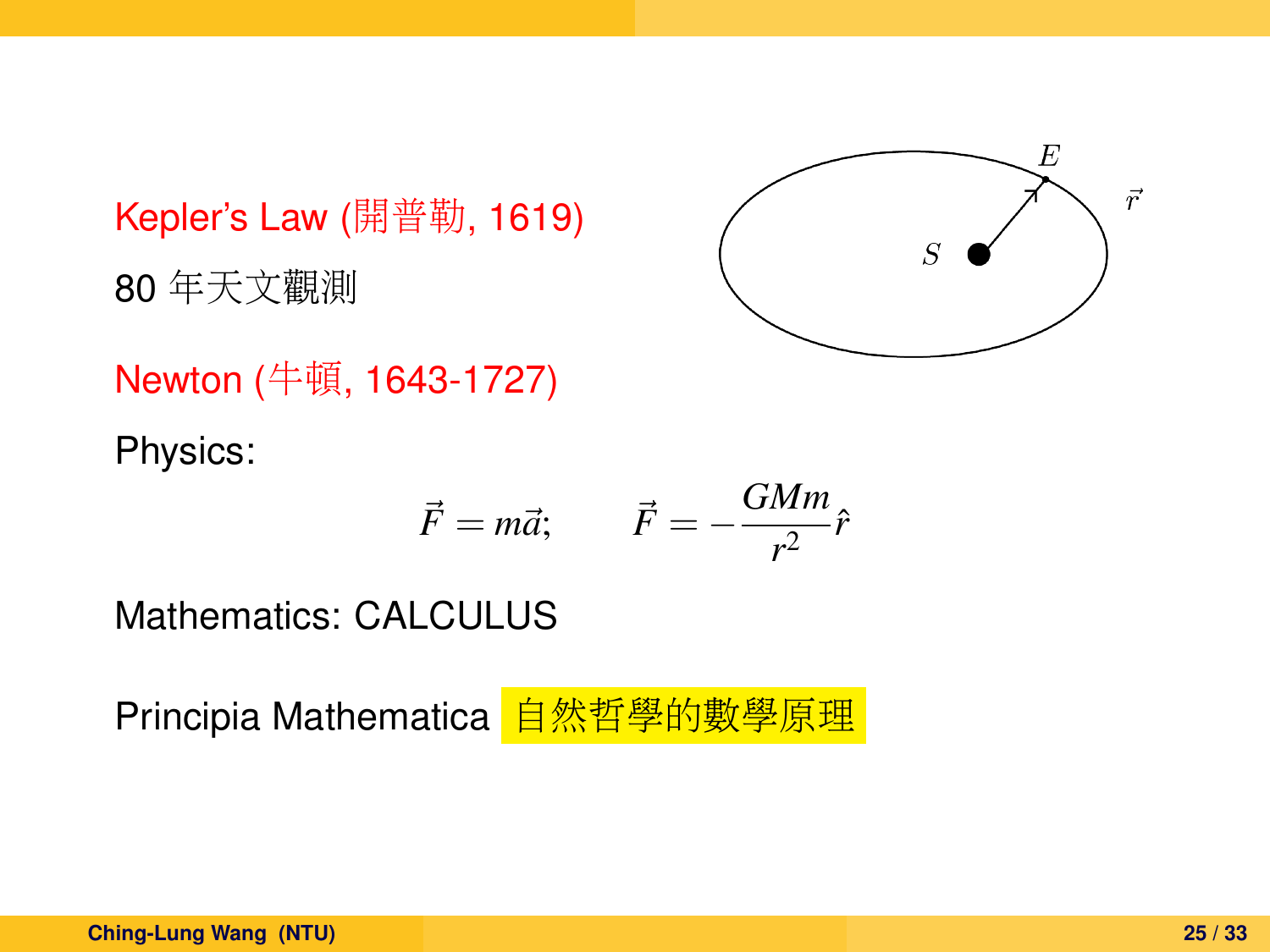



# Q: 長度  $\ell$ , 半徑 *r* 的水管表面積  $\mathcal{R}\boxtimes \mathcal{R}$ 着 $=$ ?



$$
\text{Area} = 2\pi r \ell \pm (\cdots)?
$$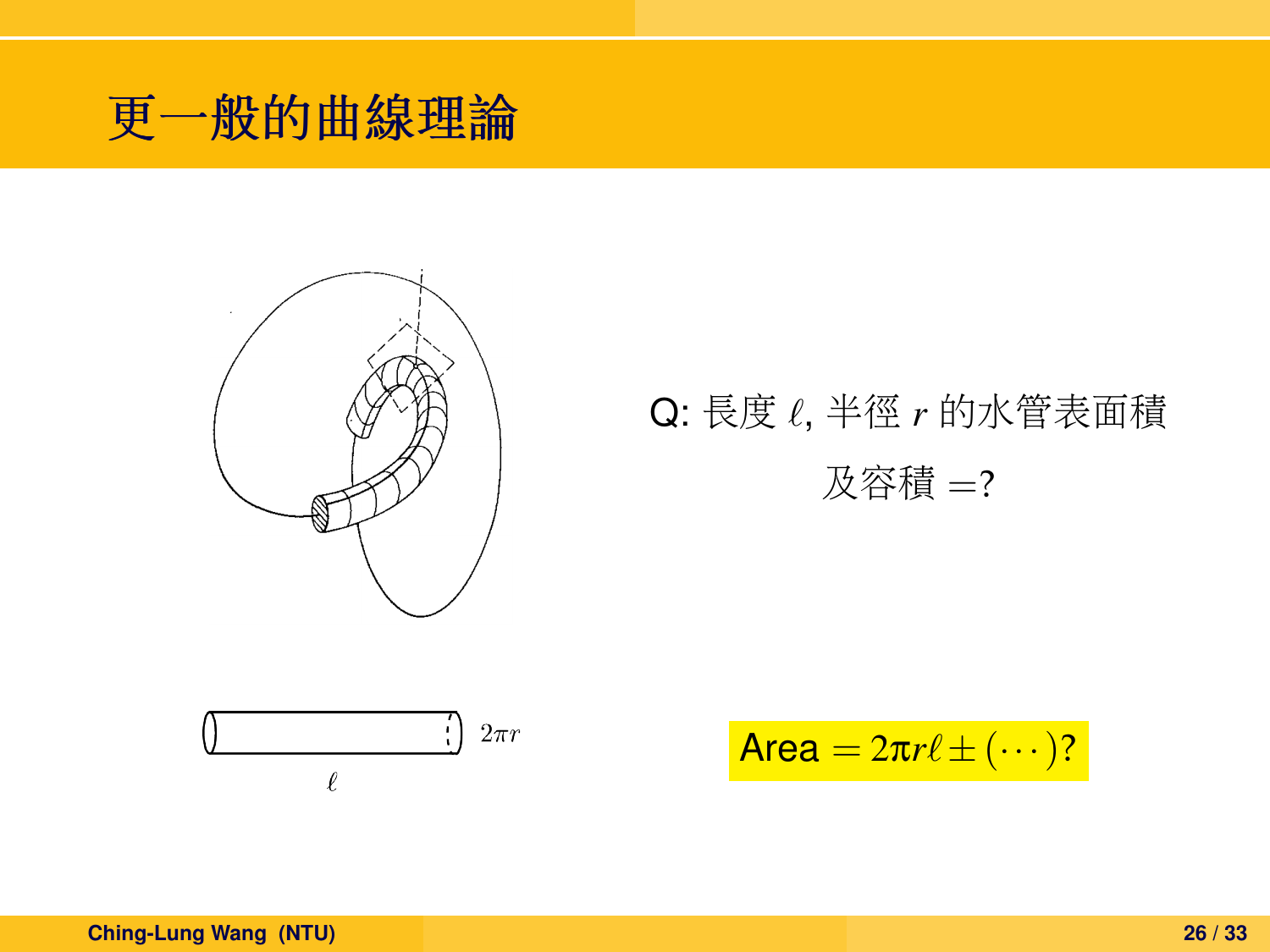# <sup>曲</sup>率的概念 **(Curvature)**

#### Gauss 高斯 1777-1855

1818 地形測量 → 微分幾何誕生

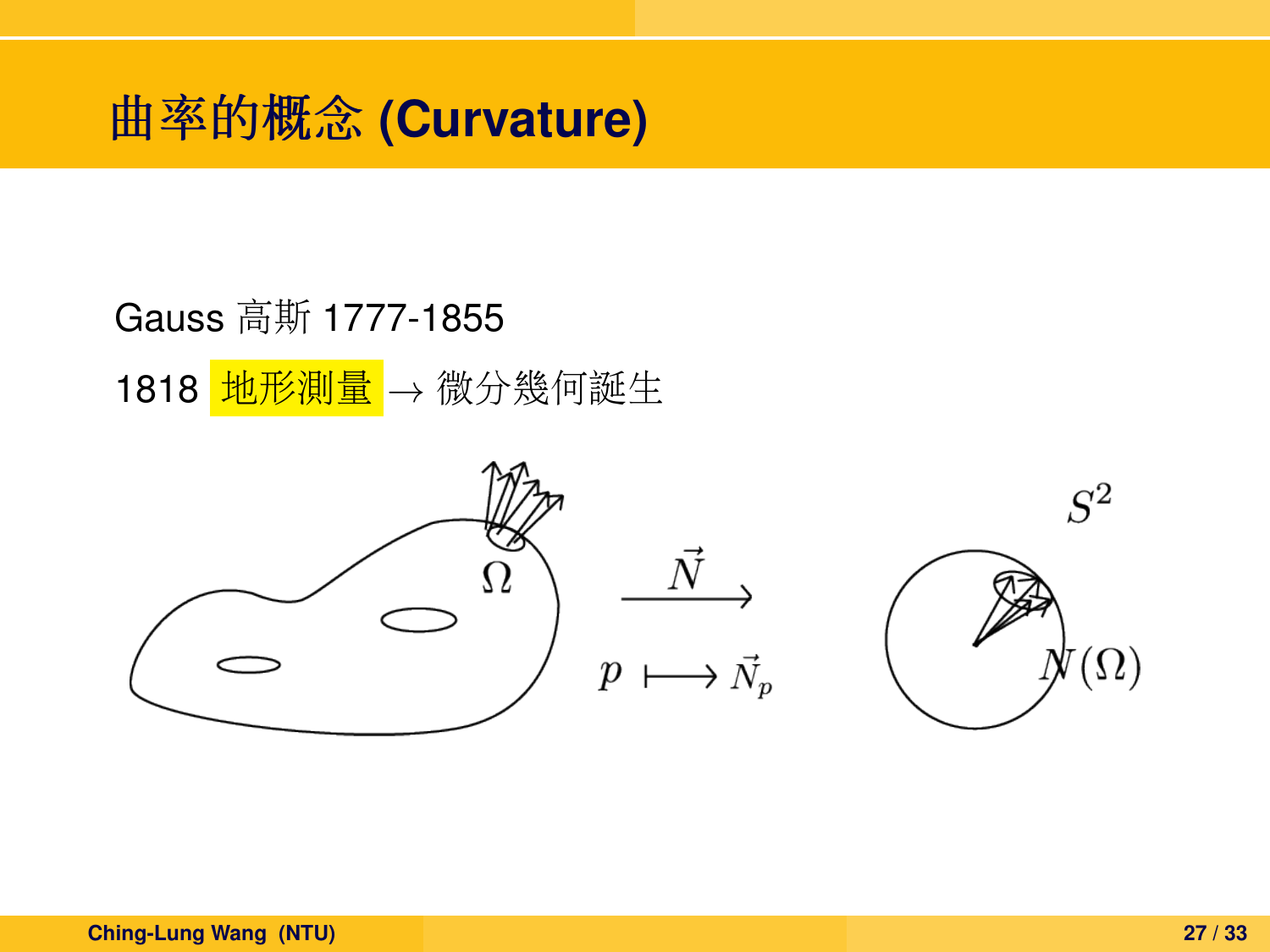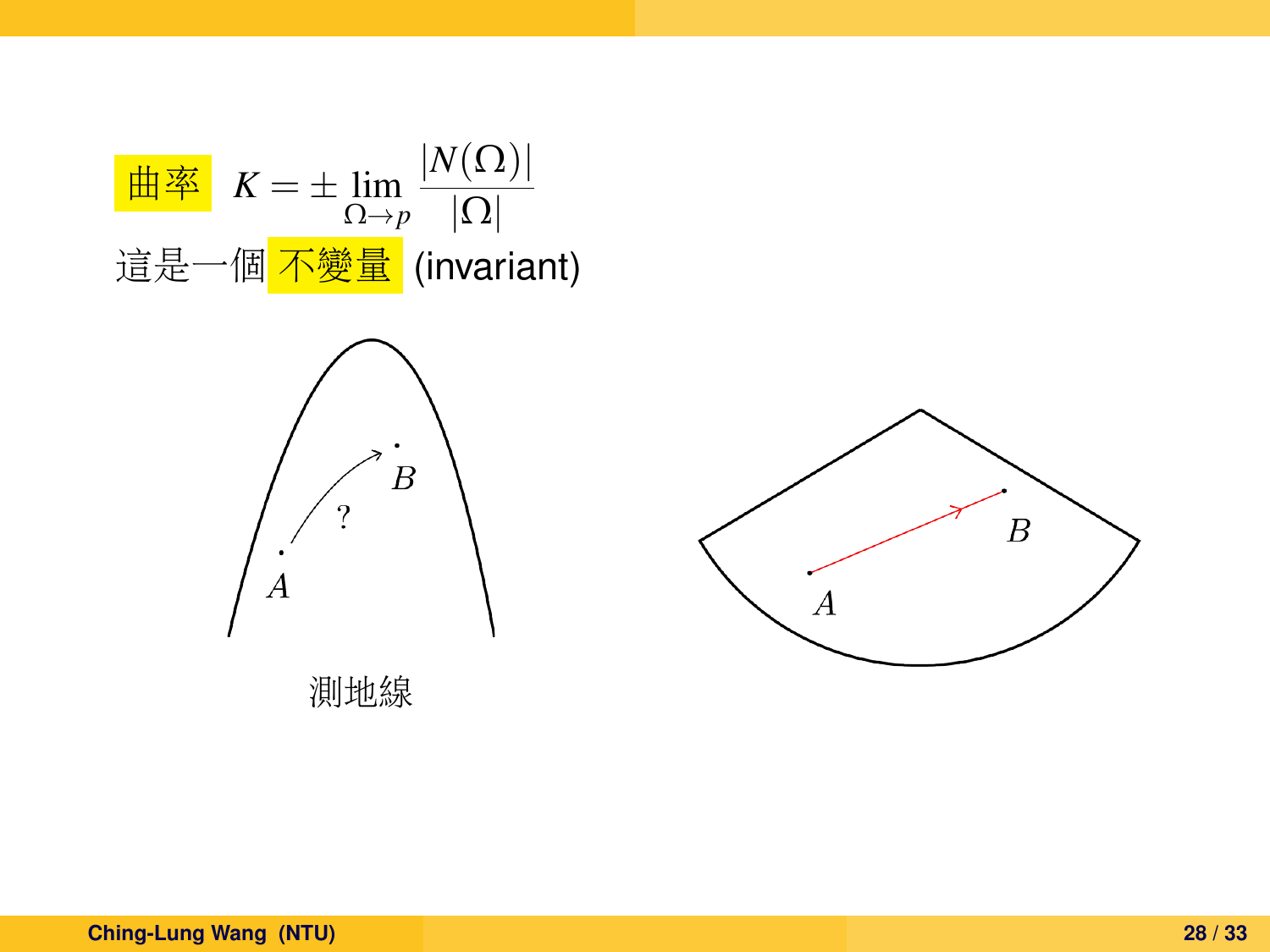$k > 0$ 



半徑  $R$  的球,  $K = \frac{1}{R^2}$ *R*2

 $k < 0$ 



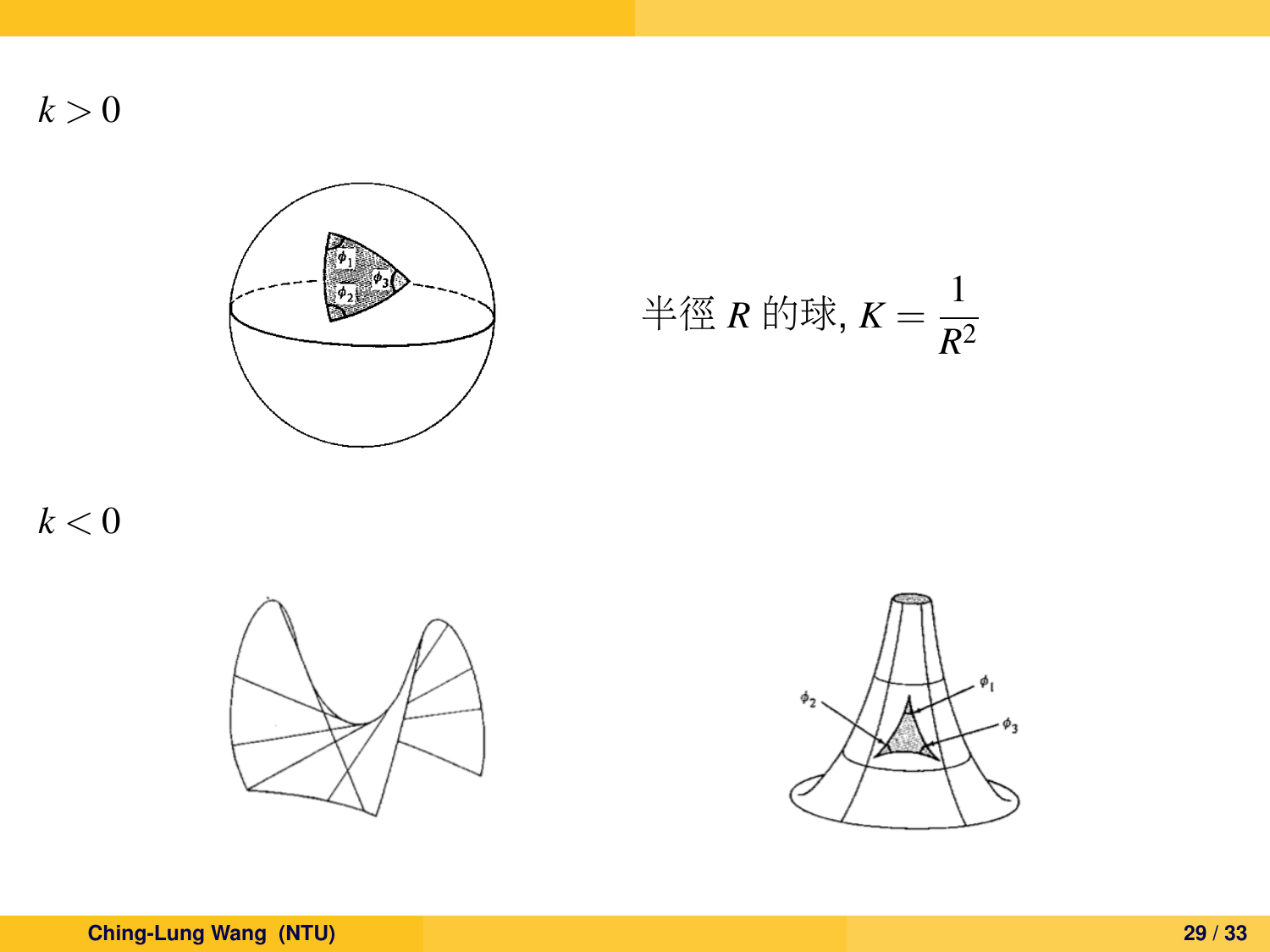### **Gauss** 的偉大發<sup>現</sup>

$$
\boxed{\text{E} \text{#E} \text{#A} \text{#A} \text{# } 180^\circ} \left( = \pi + \int_{\Omega} K dA \right)
$$

半徑 *<sup>r</sup>* 的圓周<sup>長</sup>

$$
L = 2\pi r - \frac{\pi}{3}r^3K + o(r^3)
$$

⇒ 在真實的世界中, 畢氏定理不一定正確!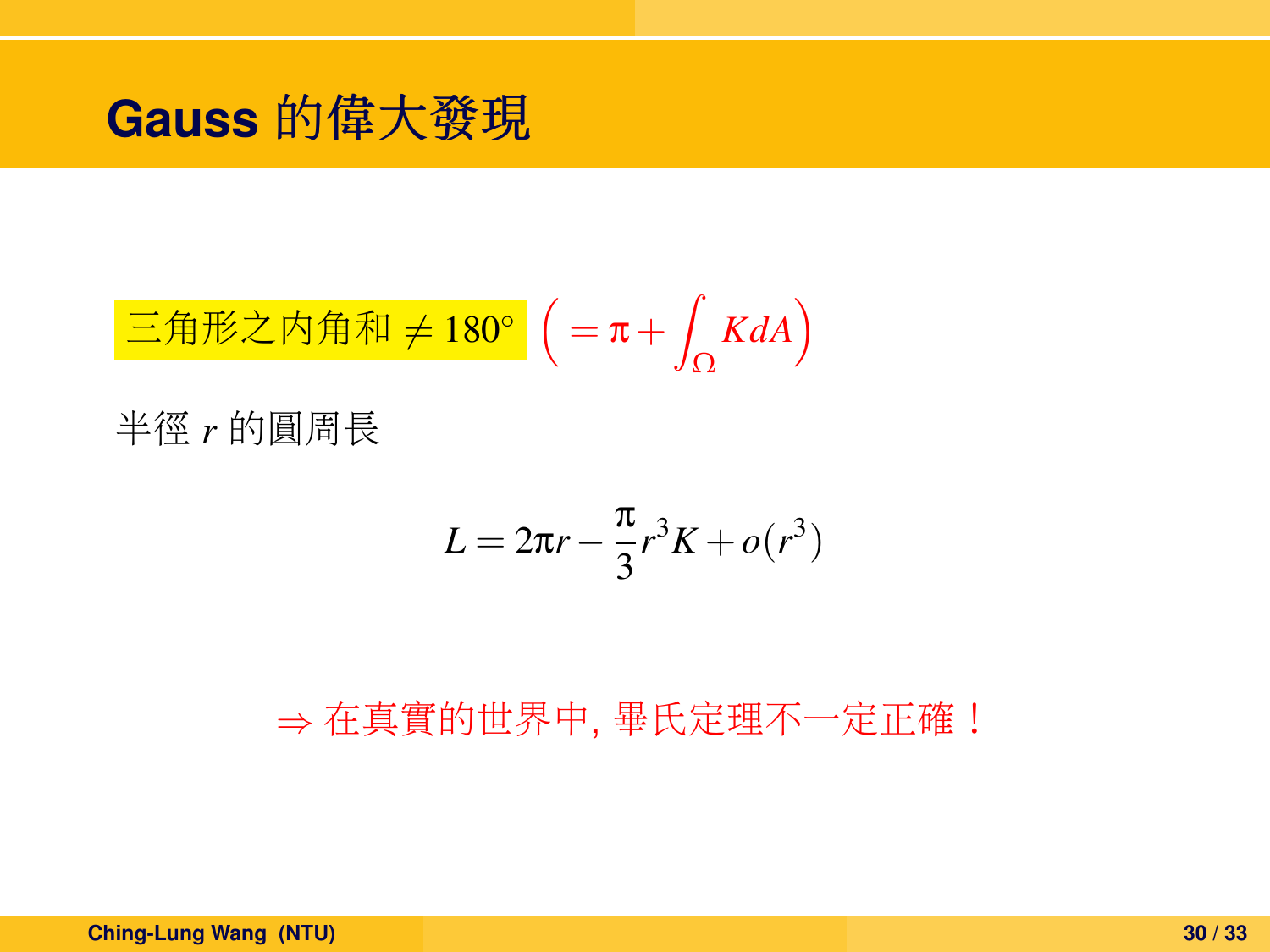#### Gauss-Bonnet <sup>定</sup>理 (陳省身, <sup>高</sup>維度)

$$
\int_{S} K dA = 2\pi \chi(S)
$$



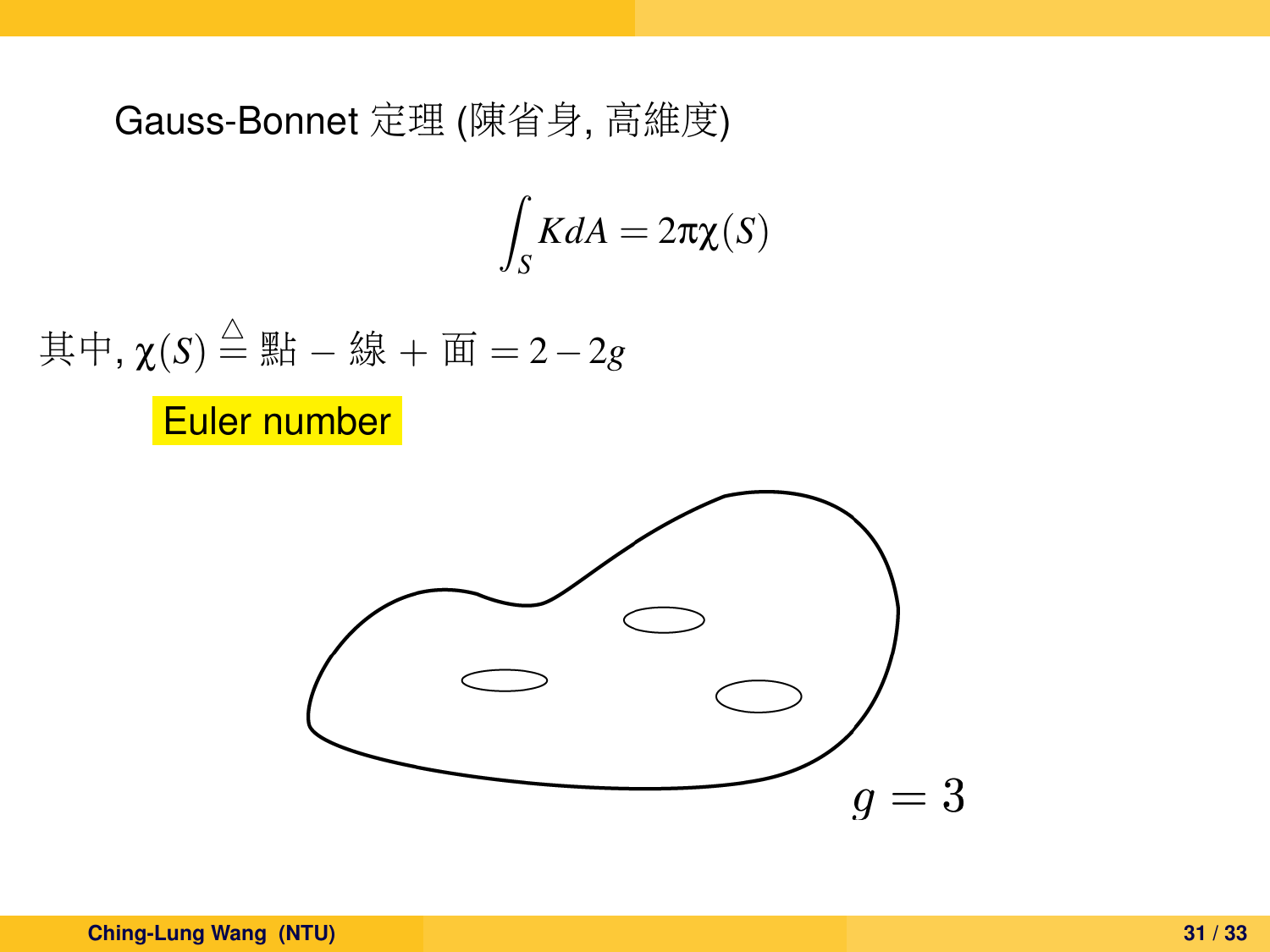我們如何知道我們所在的世界是否是彎曲的?

• Riemann (黎曼, 1855)

$$
ds^2 = \sum g_{ij} dx^i \otimes dx^j
$$

• Einstein (愛因斯坦, 1907-1915)

$$
R_{ij} - \frac{1}{2}g_{ij} = T_{ij}
$$

- Nash 1951
- YAU (丘成桐, 1976 宇宙的内在模型) STRING THEORY (Witten  $\cdots$ )